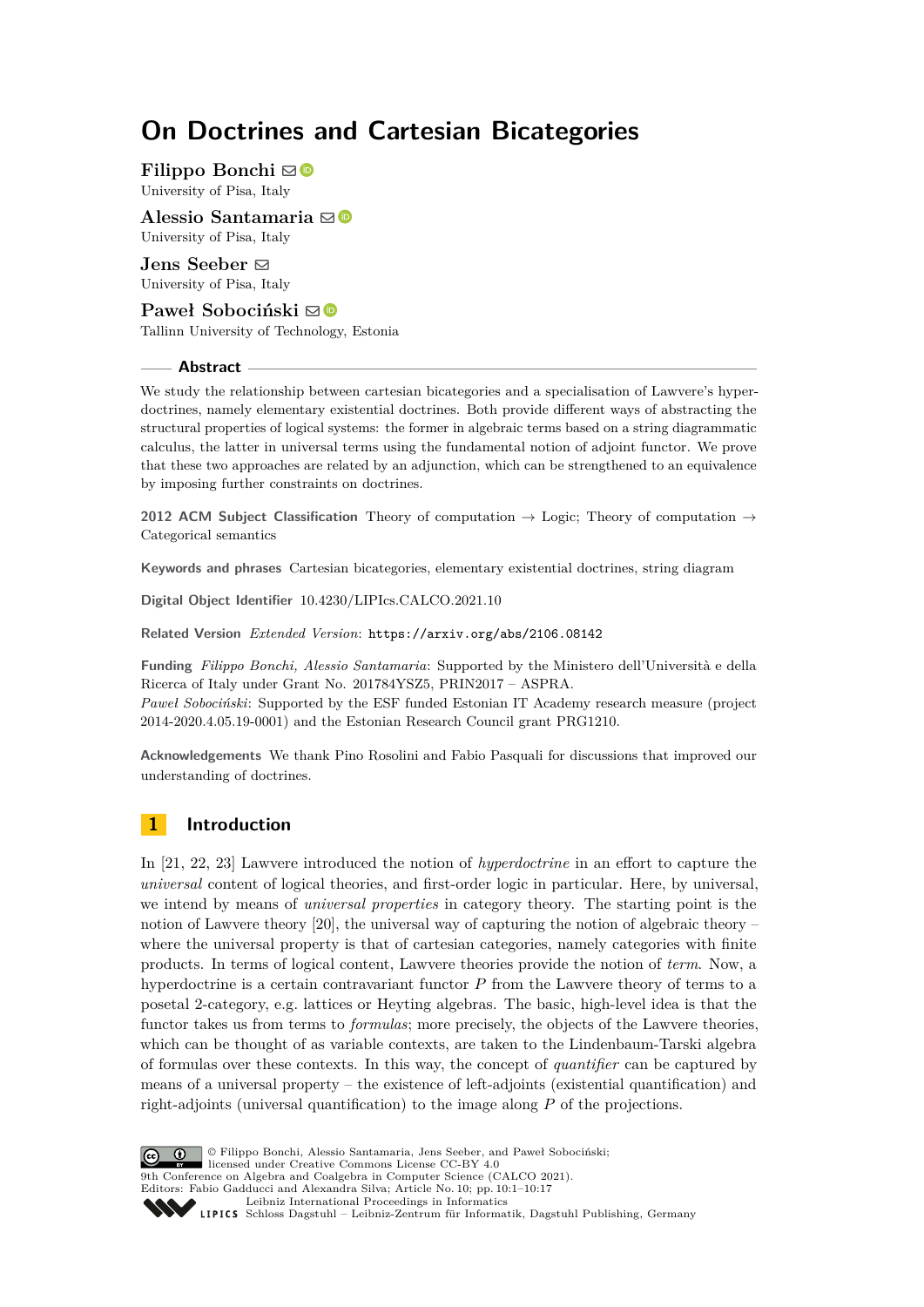#### **10:2 On Doctrines and Cartesian Bicategories**

In recent years, there has been a large number  $[1, 2, 5, 10, 12, 13, 17, 28, 30]$  $[1, 2, 5, 10, 12, 13, 17, 28, 30]$  $[1, 2, 5, 10, 12, 13, 17, 28, 30]$  $[1, 2, 5, 10, 12, 13, 17, 28, 30]$  $[1, 2, 5, 10, 12, 13, 17, 28, 30]$  $[1, 2, 5, 10, 12, 13, 17, 28, 30]$  $[1, 2, 5, 10, 12, 13, 17, 28, 30]$  $[1, 2, 5, 10, 12, 13, 17, 28, 30]$  $[1, 2, 5, 10, 12, 13, 17, 28, 30]$  $[1, 2, 5, 10, 12, 13, 17, 28, 30]$  $[1, 2, 5, 10, 12, 13, 17, 28, 30]$  $[1, 2, 5, 10, 12, 13, 17, 28, 30]$  $[1, 2, 5, 10, 12, 13, 17, 28, 30]$  $[1, 2, 5, 10, 12, 13, 17, 28, 30]$  $[1, 2, 5, 10, 12, 13, 17, 28, 30]$  $[1, 2, 5, 10, 12, 13, 17, 28, 30]$  $[1, 2, 5, 10, 12, 13, 17, 28, 30]$  of contributions that use string diagrams in order to model computational phenomena of different kinds. Typically, the languages come with an equational theory, which can be used to reason about systems via diagrammatic reasoning. Interestingly, the *same* algebraic structures seem to appear in many different contexts, e.g. commutative monoids and comonoids, Frobenius algebras, Hopf algebras, etc. These applications, while using the language and tools of (monoidal) category theory, are of a rather different nature than the more established "universal" approaches, such as Lawvere theories and hyperdoctrines sketched in the previous paragraph. A bridge between the universal and algebraic worlds is given by a theorem of Fox [\[15\]](#page-16-7) that characterises cartesian categories as symmetric monoidal categories where each object is equipped with a well-behaved commutative comonoid structure. This means that any Lawvere theory can be seen concretely as a string diagrammatic language (see e.g., [\[6\]](#page-15-6)). More recently, the notion of discrete cartesian restriction category was characterised in a similar way [\[11\]](#page-15-7), with partial Frobenius algebras taking the place of commutative comonoids. This raises a natural question: can we capture the universal content of logical theories algebraically in a similar way? In other words, what are the "Fox theorems" for logic?

In this paper we turn our attention to the regular fragment of first-order logic with equality: formulas are built up from terms and the equality relation using the existential quantifier and conjunction. There has been much work on categorifying this fragment, notably the significant corpus of work on allegories [\[16\]](#page-16-8). More relevant to our story, we focus on the contrast between universal and algebraic approaches. A universal treatment, the notion of *elementary existential doctrine*, was introduced in [\[23\]](#page-16-2) and studied extensively in [\[26\]](#page-16-9). The basic setup is the same as for Lawvere's hyperdoctrines, but one asks only for the left adjoints, which, as we have previously mentioned, are the universal explanation for existential quantifiers. On the algebraic side, the concept that stands out is that of Carboni and Walters' cartesian bicategories (of relations) [\[9\]](#page-15-8), which are poset-enriched symmetric monoidal categories where objects are equipped with a special Frobenius algebra and a lax-natural commutative comonoid structures. While Carboni and Walters emphasised the relational algebraic aspects, they were certainly aware of the logical connections. In fact, some recent works [\[4,](#page-15-9) [14,](#page-16-10) [29\]](#page-16-11) exploited various ramifications of the correspondence between cartesian bicategories and regular logic.

Our goal for this paper is a "Fox theorem" for the regular fragment, connecting the universal and the algebraic approaches. Our starting observation is that, given a cartesian bicategory  $(\mathbb{B}, \otimes, I)$ , one obtains an elementary existential doctrine by restricting the hom functor  $\text{Hom}_{\mathbb{B}}(-, I)$ :  $\mathbb{B}^{\text{op}} \to$  Set to the (cartesian) category of *maps* of  $\mathbb{B}$ . In Remark 2.5 of [\[27\]](#page-16-12), it is mentioned that the other direction is also possible: given an elementary existential doctrine one can construct a cartesian bicategory. We explore the ramifications of this remark in detail. We show that these two translations are functorial and, actually, that they form an adjunction. More precisely, it turns out that the category of cartesian bicategories is a reflective subcategory of the category of doctrines.

The adjunction, however, is *not* an equivalence. We prove this with a counterexample that captures the crux of the matter: there are doctrines  $P: \mathbb{C}^{op} \to \text{InfSL}$  where the indexing categories of terms C are not tailored to the represented logics. In doctrines-as-logical-theories, roughly speaking, equality can come from two places: implicitly, from the indexing term category, and explicitly, via logical equivalence. Doctrines, therefore, have an additional degree of intensionality: doctrines that "substantially represent" the same logic may have distinct index categories and thus not be isomorphic. This issue does not arise in cartesian bicategories where the role of C is played by the subcategory of maps: maps are arrows satisfying certain properties, rather than given a priori in a fixed index category.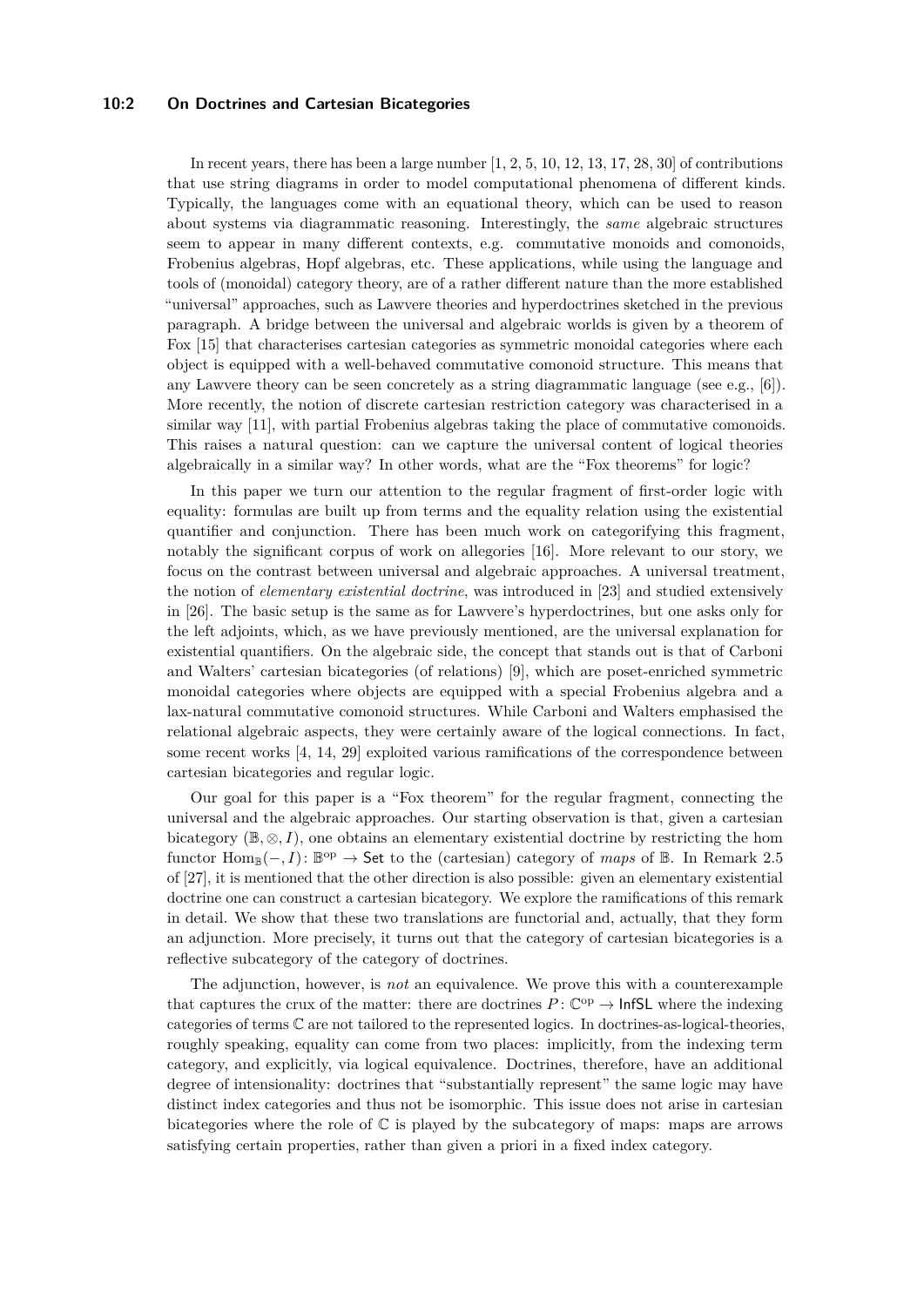We conclude by observing that, by adding further constraints to the notion of elementary existential doctrine, namely comprehensive diagonals and the Rule of Unique Choice from [\[27\]](#page-16-12), it is possible to exclude such problematic doctrines. By doing so, we restrict the adjunction to an equivalence, thus obtaining a satisfactory "Fox theorem".

▶ Notation. Given  $f: X \to Y$  and  $g: Y \to Z$  morphisms in some category, we denote their composite as  $f$ ;  $g$ ,  $g \circ f$  or  $gf$ . We write  $P_f$  for the action of a doctrine  $P$  on a morphism  $f$ .

# **2 Cartesian Categories**

The starting point of our exposition is the definition of cartesian category that, thanks to the results of Fox [\[15\]](#page-16-7), can be given in the following form, which is particularly convenient for the purposes of this paper.

<span id="page-2-0"></span>▶ **Definition 1.** *A cartesian category is a symmetric monoidal category* (C*,* ⊗*, I*) *where every object*  $X \in \mathbb{C}$  *is equipped with morphisms* 

$$
\xrightarrow{\ x\ } (X \to X \otimes X \quad and \quad \xrightarrow{x \ } (X \to I \quad such \ that
$$

**1.**  $\overline{X}$  and  $\overline{X}$  form a cocommutative comonoid, that is they satisfy

*<sup>X</sup>* = *<sup>X</sup> <sup>X</sup>* <sup>=</sup> *<sup>X</sup> <sup>X</sup>* <sup>=</sup> *<sup>X</sup>* <sup>=</sup> *<sup>X</sup>*

**2.** *Each morphism*  $f: X \rightarrow Y$  *is a comonoid homomorphism, that is* 

$$
x f(x) = x \left( \frac{f(x)}{f(x)} \right)^{x} = x \cdot \frac{x}{f(x)} = x \cdot \frac{x}{f(x)} = x \cdot \frac{x}{f(x)} = x \cdot \frac{x}{f(x)} = x \cdot \frac{x}{f(x)} = x \cdot \frac{x}{f(x)} = x \cdot \frac{x}{f(x)} = x \cdot \frac{x}{f(x)} = x \cdot \frac{x}{f(x)} = x \cdot \frac{x}{f(x)} = x \cdot \frac{x}{f(x)} = x \cdot \frac{x}{f(x)} = x \cdot \frac{x}{f(x)} = x \cdot \frac{x}{f(x)} = x \cdot \frac{x}{f(x)} = x \cdot \frac{x}{f(x)} = x \cdot \frac{x}{f(x)} = x \cdot \frac{x}{f(x)} = x \cdot \frac{x}{f(x)} = x \cdot \frac{x}{f(x)} = x \cdot \frac{x}{f(x)} = x \cdot \frac{x}{f(x)} = x \cdot \frac{x}{f(x)} = x \cdot \frac{x}{f(x)} = x \cdot \frac{x}{f(x)} = x \cdot \frac{x}{f(x)} = x \cdot \frac{x}{f(x)} = x \cdot \frac{x}{f(x)} = x \cdot \frac{x}{f(x)} = x \cdot \frac{x}{f(x)} = x \cdot \frac{x}{f(x)} = x \cdot \frac{x}{f(x)} = x \cdot \frac{x}{f(x)} = x \cdot \frac{x}{f(x)} = x \cdot \frac{x}{f(x)} = x \cdot \frac{x}{f(x)} = x \cdot \frac{x}{f(x)} = x \cdot \frac{x}{f(x)} = x \cdot \frac{x}{f(x)} = x \cdot \frac{x}{f(x)} = x \cdot \frac{x}{f(x)} = x \cdot \frac{x}{f(x)} = x \cdot \frac{x}{f(x)} = x \cdot \frac{x}{f(x)} = x \cdot \frac{x}{f(x)} = x \cdot \frac{x}{f(x)} = x \cdot \frac{x}{f(x)} = x \cdot \frac{x}{f(x)} = x \cdot \frac{x}{f(x)} = x \cdot \frac{x}{f(x)} = x \cdot \frac{x}{f(x)} = x \cdot \frac{x}{f(x)} = x \cdot \frac{x}{f(x)} = x \cdot \frac{x}{f(x)} = x \cdot \frac{x}{f(x)} = x \cdot \frac{x}{f(x)} = x \cdot \frac{x}{f(x)} = x \cdot \frac{x}{f(x)} = x \cdot \frac{x}{f(x)} = x \cdot \frac{x}{f(x)} = x \cdot \frac{x}{f(x)} = x \cdot \frac{x}{f(x)} = x \cdot \frac{x}{f(x)} = x \cdot \frac{x}{f(x)} = x \cdot \frac{x}{f(x)} = x \cdot \frac{x}{f(x)} = x \cdot \frac{x}{
$$

**3.** *The choice of comonoid on every object is coherent with the monoidal structure in the sense that*

$$
\frac{X \otimes Y}{Y} = \frac{X}{Y}
$$

Indeed, given a category C with finite products, one can construct a monoidal category as in the definition above, by taking as monoidal product ⊗ the categorical product and as its unit *I* the terminal object; for every object *X*,  $\overline{X}$  is given by the pairing  $\langle id_X, id_X \rangle: X \to X \otimes X$ , hereafter denoted by  $\Delta_X$ , and  $\mathscr{L}$  by the unique morphism *<sup>1</sup>X* : *X* → 1. Conversely, given a symmetric monoidal category  $(\mathbb{C}, \otimes, I)$  as in Definition [1,](#page-2-0)  $\otimes$ forms a categorical product where projections  $\pi_X : X \otimes Y \to X$  are given as  $id_X \otimes \perp^{\vee}$  and the pairing  $\langle f, g \rangle: X \to Y \otimes Z$  as  $\overline{X}$ ;  $(f \otimes g)$  for all arrows  $f: X \to Y$  and  $g: X \to Z$ .

Hereafter, we will use  $\times$  to denote both the cartesian product of sets and the categorical product in an arbitrary cartesian category. It is worth to remark that while Set (sets and functions) and Rel (sets and relations) are both cartesian categories, the categorical product in Set is indeed the cartesian product, while in Rel it is actually the disjoint union.

**► Example 2.** Another cartesian category that will play an important role is L<sub>Σ</sub>, the *Lawvere theory* [\[20\]](#page-16-3) generated by a cartesian signature  $\Sigma$  (a set of symbols f equipped with some arity  $ar(f) \in \mathbb{N}$ ). In L<sub>Σ</sub>, objects are natural numbers and arrows are tuples of terms over a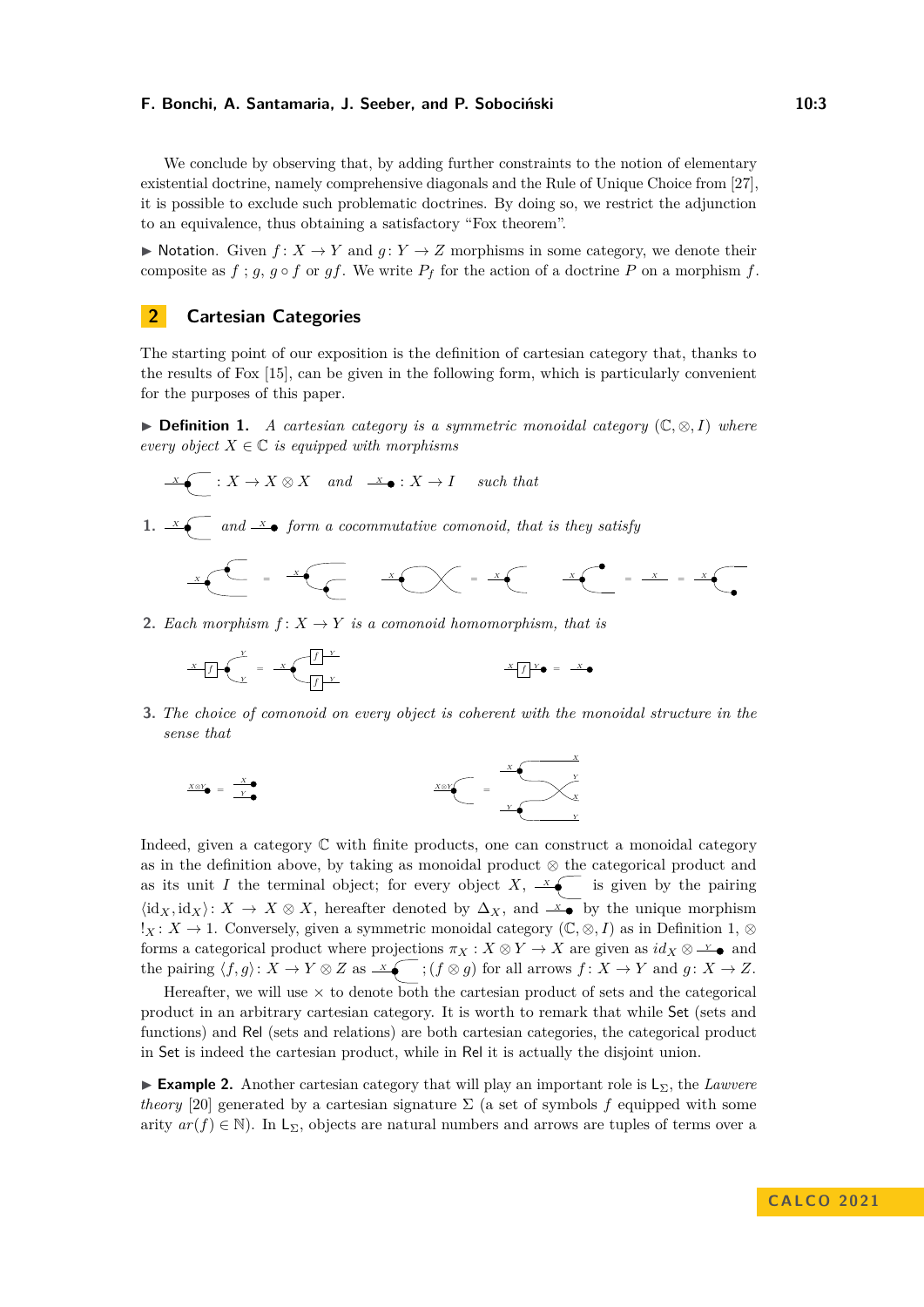#### **10:4 On Doctrines and Cartesian Bicategories**

<span id="page-3-0"></span>
$$
\frac{i \le n}{x_i \colon (n,1)}(V) \quad \frac{f \in \Sigma \quad ar(f) = m \quad \langle t_1, \dots, t_m \rangle : (n,m)}{f(t_1, \dots, t_m) \colon (n,1)} \quad (\Sigma) \quad \frac{t_1 \colon (n,1) \quad \langle t_2, \dots, t_m \rangle : (n,m-1)}{\langle t_1, \dots, t_m \rangle : (n,m)} \langle \dots \rangle \quad \frac{}{\langle \rangle : (n,0)}(V) \quad \frac{}{\langle t_1, \dots, t_m \rangle : (n,0)} \langle t_1, \dots, t_m \rangle : (n,0)}{\Gamma : (n,0)} \quad (\Gamma) \quad \frac{P \in \mathbb{P} \quad ar(P) = m \quad \langle t_1, \dots, t_m \rangle : (n,m)}{P(t_1, \dots, t_m) \colon (n,0)} \quad (\mathbb{P}) \quad \frac{\phi \colon (n+1,0)}{\exists x_{n+1}, \phi \colon (n,0)} \quad (\exists) \quad \frac{\langle t_1, t_2 \rangle : (n,2)}{t_1 = t_2 \colon (n,0)} \quad (\Rightarrow \quad \phi \land \psi \colon (n,0)}(\Lambda)
$$

**Figure 1** Sort inference rules for L<sup>Σ</sup> (top line) and for formulas in regular logic (bottom line).

countable set of variables  $V = \{x_1, x_2, \dots\}$ . More precisely, arrows from *n* to *m* are tuples  $\langle t_1, \ldots, t_m \rangle$  of sort  $(n, m)$  as defined by the inference rules in the first line of Figure [1.](#page-3-0) It is easy to check that  $\langle t_1, \ldots, t_m \rangle$  has sort  $(n, m)$  if each term  $t_i$  has variables in  $\{x_1, \ldots, x_n\}$ . Composition is defined by (simultaneous) substitution: the composition of  $\langle t_1, \ldots, t_m \rangle$ :  $(n, m)$ with  $\langle s_1,\ldots,s_l\rangle$ :  $(m,l)$  is the tuple  $\langle u_1,\ldots,u_l\rangle$ :  $(n,l)$  where  $u_i = s_i[t_1...t_m/_{x_1...x_m}]$  for all  $i = 1, \ldots, l$ . One can readily check that  $L_{\Sigma}$  is a symmetric monoidal category having  $(\mathbb{N}, +, 0)$ as the monoid of objects, i.e., it is a *prop* (product and permutation category, see [\[19,](#page-16-13) [24\]](#page-16-14)). Identities  $id_n$  and symmetries  $\sigma_{n,m}$  are defined as expected;  $\sigma_{n,m}$  :  $n \to n + n$  is the tuple  $\langle x_1, \ldots, x_n, x_1, \ldots, x_n \rangle$  thus acting as a *duplicator* of variables;  $\overline{a}$   $\bullet : n \to 0$  is the empty tuple ⟨⟩, acting as a *discharger*.

▶ **Definition 3.** *A morphism of cartesian categories is a strict monoidal functor preserving the chosen comonoid structures.*

<span id="page-3-3"></span>**Example 4.** Let  $\Sigma_1$  be the cartesian signature consisting of a single symbol f with arity 1, and  $\Sigma_2$  be the signature with two symbols,  $g_1$  and  $g_2$ , both of arity 1. Consider the corresponding Lawvere theories  $\mathsf{L}_{\Sigma_1}$  and  $\mathsf{L}_{\Sigma_2}$ . The assignment  $f \mapsto g_1$  induces a morphism of cartesian categories, hereafter denoted by  $F_1: \mathsf{L}_{\Sigma_1} \to \mathsf{L}_{\Sigma_2}$ . Similarly, let  $F_2: \mathsf{L}_{\Sigma_1} \to \mathsf{L}_{\Sigma_2}$ denote the morphism of cartesian categories where *f* is mapped to *g*2. Finally, there is a unique morphism of cartesian categories  $Q: \mathsf{L}_{\Sigma_2} \to \mathsf{L}_{\Sigma_1}$  mapping  $g_1$  and  $g_2$  to  $f$ .

## **3 Elementary Existential Doctrines**

Recall that an *inf-semilattice* is a partially ordered set with all finite infima, including a top element ⊤. We denote the category of inf-semilattices and inf-preserving functions by InfSL.

The following definition is taken almost verbatim from [\[27\]](#page-16-12). The difference is that there the base category C only needs binary products, whereas we also require a terminal object.

<span id="page-3-2"></span> $\triangleright$  **Definition 5.** Let  $\mathbb C$  *be a cartesian category. An elementary existential doctrine is given by a functor*  $P: \mathbb{C}^{op} \to \text{InfSL}$  *that is:* 

Elementary*, namely for every object A* in  $\mathbb C$  *there is an element*  $\delta_A \in P(A \times A)$  *such that for every map*  $e = id_X \times \Delta_A$ :  $X \times A \rightarrow X \times A \times A$ *, the function*  $P_e$ :  $P(X \times A \times A) \rightarrow$ *P*(*X* × *A*) *has a left adjoint*  $∃<sub>e</sub> : P(X × A) → P(X × A × A)$  *defined by the assignment* 

<span id="page-3-1"></span>
$$
\exists_e(\alpha) = P_{\langle \pi_1, \pi_2 \rangle} : X \times A \times A \to X \times A(\alpha) \land P_{\langle \pi_2, \pi_3 \rangle} : X \times A \times A \to A \times A(\delta_A). \tag{1}
$$

Existential, namely for every  $A_1, A_2 \in \mathbb{C}$  and projection  $\pi_i \colon A_1 \times A_2 \to A_i$  with  $i \in \{1, 2\}$ , *the function*  $P_{\pi_i}: P(A_i) \to P(A_1 \times A_2)$  *has a left-adjoint*  $\exists_{\pi_i}$  *that satisfies*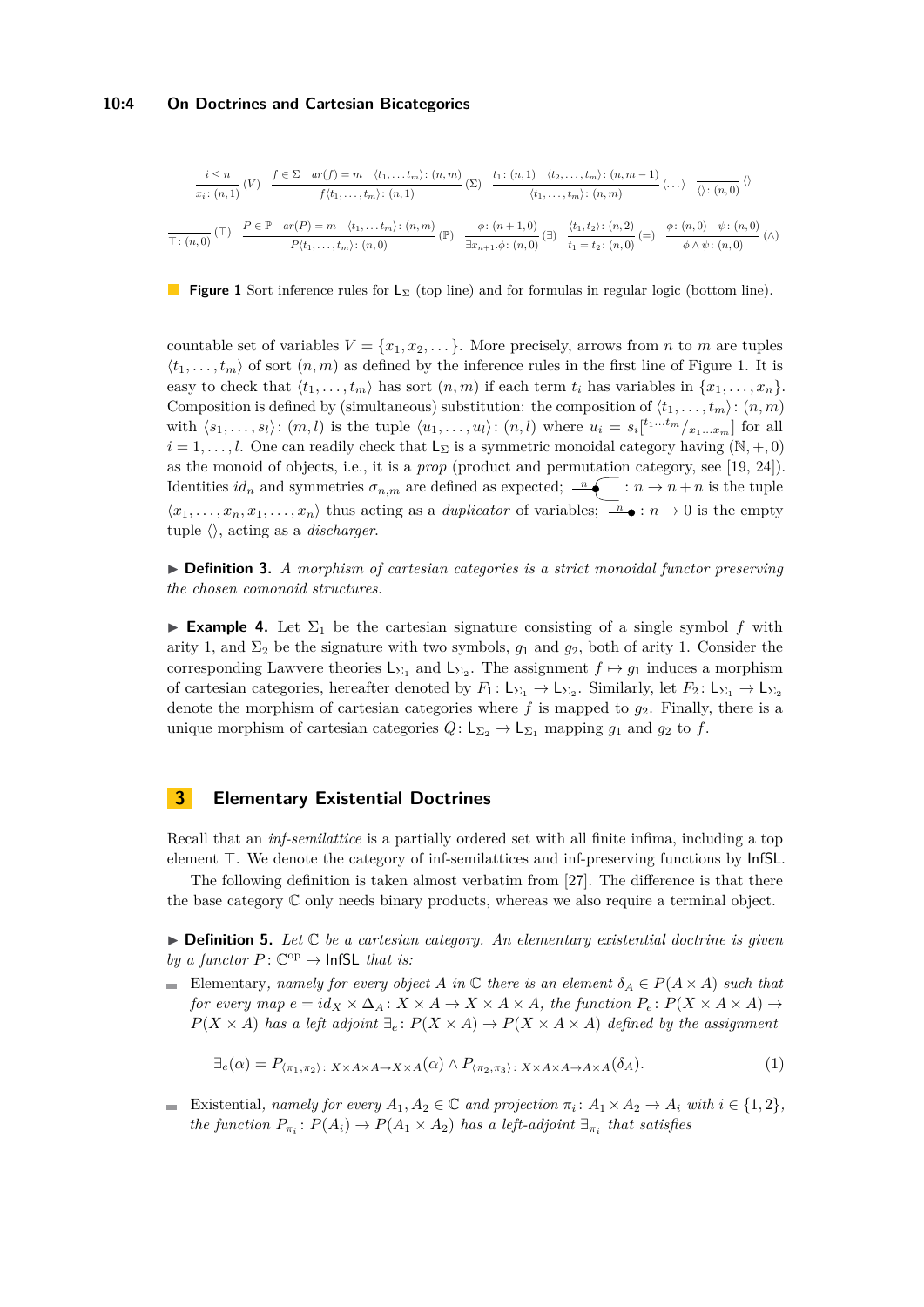$\bullet$  *the* Beck-Chevalley condition: for any projection  $\pi$ :  $X \times A \rightarrow A$  *and any pullback* 

<span id="page-4-0"></span>
$$
X' \xrightarrow{ \pi' \quad} A' \qquad \qquad f \text{ it holds that } \exists_{\pi'} (P_{f'}(\beta)) = P_f(\exists_{\pi} (\beta)) \text{ for any } \beta \in P(X \times A). \tag{2}
$$
  

$$
X \times A \xrightarrow{\pi \quad} A
$$

Frobenius reciprocity: for any projection  $\pi$ :  $X \times A \to A$ ,  $\alpha \in P(A)$  and  $\beta \in P(X)$ , it *holds that*  $\exists_{\pi}(P_{\pi}(\alpha) \wedge \beta) = \alpha \wedge \exists_{\pi}(\beta)$ .

 $\blacktriangleright$  Remark 6. Taking *X* in [\(1\)](#page-3-1) to be the terminal object of  $\mathbb C$ , one obtains that the function  $\exists_{\Delta_A}: P(A) \to P(A \times A)$  given by

$$
\exists_{\Delta_A}(\alpha) = P_{\pi_1}(\alpha) \wedge \delta_A \tag{3}
$$

is left-adjoint to  $P_{\Delta_A}: P(A \times A) \to P(A)$ . This condition, which appears in [\[27\]](#page-16-12), is therefore redundant when C has terminal object.

<span id="page-4-2"></span>▶ Remark 7. In any cartesian category, the diagram below is a pullback of  $f: A' \rightarrow A$  with a projection  $\pi: X \times A \rightarrow A$ .

$$
X \times A' \xrightarrow{\pi_2} A'
$$
  
idx \times f  

$$
X \times A \xrightarrow{\pi} A
$$

Therefore, given a functor  $P: \mathbb{C}^{op} \to \text{InfSL}$ , to check that P satisfies the Beck-Chevalley condition it suffices to show that [\(2\)](#page-4-0) holds for  $X' = X \times A'$ ,  $\pi' = \pi_2$  and  $f' = id_X \times f$ .

The contravariant powerset  $P$ , while often seen as an endofunctor on Set, can also be seen as a functor  $\mathcal{P}$ : Set<sup>op</sup>  $\rightarrow$  InfSL. It is the classical example of an elementary existential doctrine. Recall that, for  $f: Y \to X$  in Set,  $\mathcal{P}_f: \mathcal{P}(X) \to \mathcal{P}(Y)$  is  $\mathcal{P}_f(Z) = \{y \in Y \mid f(y) \in Z\}.$ Given a projection  $\pi: X \times A \to A$ ,  $\mathcal{P}_{\pi}$  and its left adjoint  $\exists_{\pi}$  are as follows:

$$
\mathcal{P}(A) \xrightarrow{\mathcal{P}_{\pi}} \mathcal{P}(X \times A) \qquad \mathcal{P}(X \times A) \xrightarrow{\exists_{\pi}} \mathcal{P}(A)
$$
  

$$
B \longmapsto \{(x, b) \in X \times A \mid b \in B\} \qquad S \longmapsto \{a \in A \mid \exists x \in X. (x, a) \in S\}
$$

For every set *A*,  $\delta_A$  is fixed to be  $\{(a, a) | a \in A\} \in \mathcal{P}(A \times A)$ . With this information, it is easy to check that  $\mathcal{P}$ : Set<sup>op</sup>  $\rightarrow$  InfSL satisfies the conditions in Definition [5.](#page-3-2) The reader can find the worked out details in [\[3\]](#page-15-10).

<span id="page-4-1"></span>**Example 8.** Let  $\Sigma$  and  $\mathbb{P}$  be signatures of function and predicate symbols respectively. The regular fragment of first order logic consists of formulas built from conjunction ∧, true ⊤, existential quantification  $\exists$ , equality  $t_1 = t_2$  and atoms  $P(t_1, \ldots, t_m)$  where  $P \in \mathbb{P}$  and  $t_i$ are terms over  $\Sigma$ . Formulas are sorted according to the rules in Figure [1:](#page-3-0)  $\phi$  has sort  $(n,0)$  if the free variables of  $\phi$  are in  $\{x_1, \ldots, x_n\}$ .

The indexed Lindenbaum-Tarski algebra functor  $LT$ :  $L^{\text{op}}_{\Sigma} \to \text{InfSL}$  assigns to each  $n \in \mathbb{N}$ the set of formulas of sort  $(n, 0)$  modulo logical equivalence (defined in the usual way). These form a semilattice with top given by ⊤ and meet by ∧, where  $\phi \leq \psi$  if and only if  $\psi$  is a logical consequence of  $\phi$ . To the arrow  $\langle t_1, \ldots, t_m \rangle: n \to m$ , LT assigns the substitution mapping each  $\phi$ :  $(m, 0)$  to  $\phi$ <sup>[t<sub>1</sub>,...,t<sub>m</sub></sub> $\phi$ ] (*n*, 0). In particular, for the</sup> projection  $\pi: n + m \to n$  (that is  $\langle x_1, \ldots, x_n \rangle: n + m \to n$ )  $LT_{\pi}$  maps a formula of sort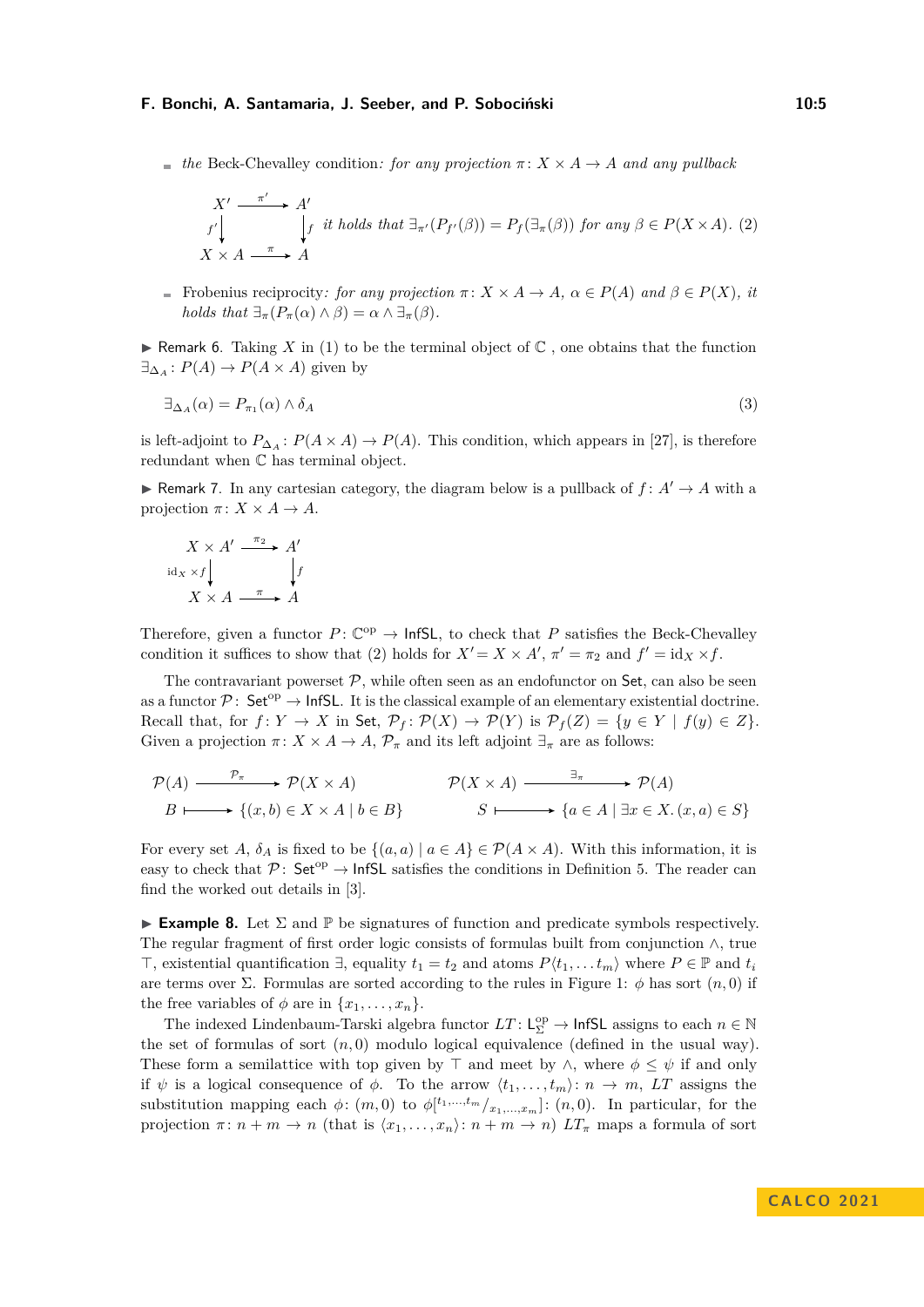$(n,0)$  to the same formula but with sort  $(n+m,0)^{1}$  $(n+m,0)^{1}$  $(n+m,0)^{1}$ . Its left adjoint  $\exists_{\pi}$  maps a formula  $\phi: (n+m, 0)$  to the formula  $\exists x_{n+1}, \ldots \exists x_{n+m}, \phi: (n, 0)$ . The Beck-Chevalley condition asserts that "substitution commutes with quantification": if  $\phi$  is a formula with at most  $n+1$  free variables and *t* is a term that does not contain  $x_{n+1}$ , then  $\exists x_{n+1}$ .  $(\phi[t/x_i]) = (\exists x_{n+1}, \phi[t/x_i])$ . Frobenius reciprocity states that  $\exists x_i$ .  $(\phi \land \psi) = \phi \land (\exists x_i \ldotp \psi)$  if  $x_i$  is not a free variable of  $\phi$ . For all  $n \in \mathbb{N}$ ,  $\delta_n$  is the formula  $(x_1 = x_{n+1}) \wedge (x_2 = x_{n+2}) \wedge \cdots \wedge (x_n = x_{n+n}).$ 

- <span id="page-5-2"></span>▶ **Definition 9** (Cf. [\[27\]](#page-16-12))**.** *The category* EED *consists of the following data.*
- *Objects are elementary existential doctrines*  $P: \mathbb{C}^{op} \to \text{InfSL}.$
- *Morphisms from*  $P: \mathbb{C}^{op} \to \text{InfSL}$  *to*  $R: \mathbb{D}^{op} \to \text{InfSL}$  *are pairs*  $(F, b)$ *, where*  $F: \mathbb{C} \to \mathbb{D}$  *is a strict cartesian functor while*  $b: P \to R \circ F^{\text{op}}$  *is a natural transformation*



*that preserves equalities and existential quantifiers, that is*  $b_{A \times A}(\delta_A^P) = \delta_{F(A)}^R$  *for all A in*  $\mathbb{C}$  *and, for any projection*  $\pi: X \times A \rightarrow A$  *in*  $\mathbb{C}$ *, the following diagram commutes.* 

$$
P(X \times A) \xrightarrow{\exists_{\pi}^P} P(A)
$$
  
\n
$$
b_{X \times A} \downarrow \qquad \qquad b_A
$$
  
\n
$$
RF(X \times A) \xrightarrow{\exists_{F(\pi)}^R} RF(A)
$$
 (4)

*Composition of*  $(F, b)$ :  $P \to R$  *as above with*  $(G, c)$ :  $R \to S$  *is given by*  $(GF, cF \circ b)$ *.*  $\blacksquare$ 

▶ Remark 10. In [\[27\]](#page-16-12), morphisms of elementary existential doctrines  $P \to R$  are pairs  $(F, b)$ where  $F: \mathbb{C} \to \mathbb{D}$  is a functor between the base categories that preserves binary products merely up to isomorphism, so  $F(X) \stackrel{F(\pi_1)}{\leftarrow} F(X \times Y) \stackrel{F(\pi_2)}{\rightarrow} F(Y)$  is a product diagram of  $F(X)$ and  $F(Y)$  in  $D$  but it might not coincide with the *chosen* product of  $D$ . For this reason, preservation of equality for *b* in [\[27\]](#page-16-12) means that  $b_{A\times A}(\delta_A^P) = R_{\langle F(\pi_1), F(\pi_2) \rangle}(\delta_{F(A)}^R)$ .

<span id="page-5-4"></span>▶ Remark 11. Let  $P: \mathbb{D}^{\text{op}} \to \text{InfSL}$  be an elementary existential doctrine and  $F: \mathbb{C} \to \mathbb{D}$ a strict cartesian functor. Then  $P \circ F^{\text{op}}$ :  $\mathbb{C}^{\text{op}} \to$  InfSL is again an elementary existential doctrine, where  $\delta_A^{P F^{op}} = \delta_{F(A)}^P$  for all A in B and, for very  $\pi_i \colon X_1 \times X_2 \to X_i$ ,  $\exists_{\pi_i}^{P F^{op}} = \exists_{F(\pi_i)}^P$ .

# <span id="page-5-3"></span>**4 Cartesian Bicategories**

 $\overline{a}$ 

<span id="page-5-1"></span>In this section we recall from [\[9\]](#page-15-8) definitions and properties of cartesian bicategories.

▶ **Definition 12.** *A cartesian bicategory is a symmetric monoidal category* (B*,* ⊗*, I*) *enriched over the category of posets (that is every hom-set is a partial order and both composition and* ⊗ *are monotonous operations) where every object X* ∈ B *is equipped with morphisms*

$$
\mathbb{X} \left( \qquad : X \to X \otimes X \quad and \quad \mathbb{X} \bullet : X \to I \quad such \ that
$$

<span id="page-5-0"></span>The second projection  $\pi$ :  $n + m \rightarrow m$  requires the reindexing of variables. We do not discuss this case in order to keep the presentation simpler.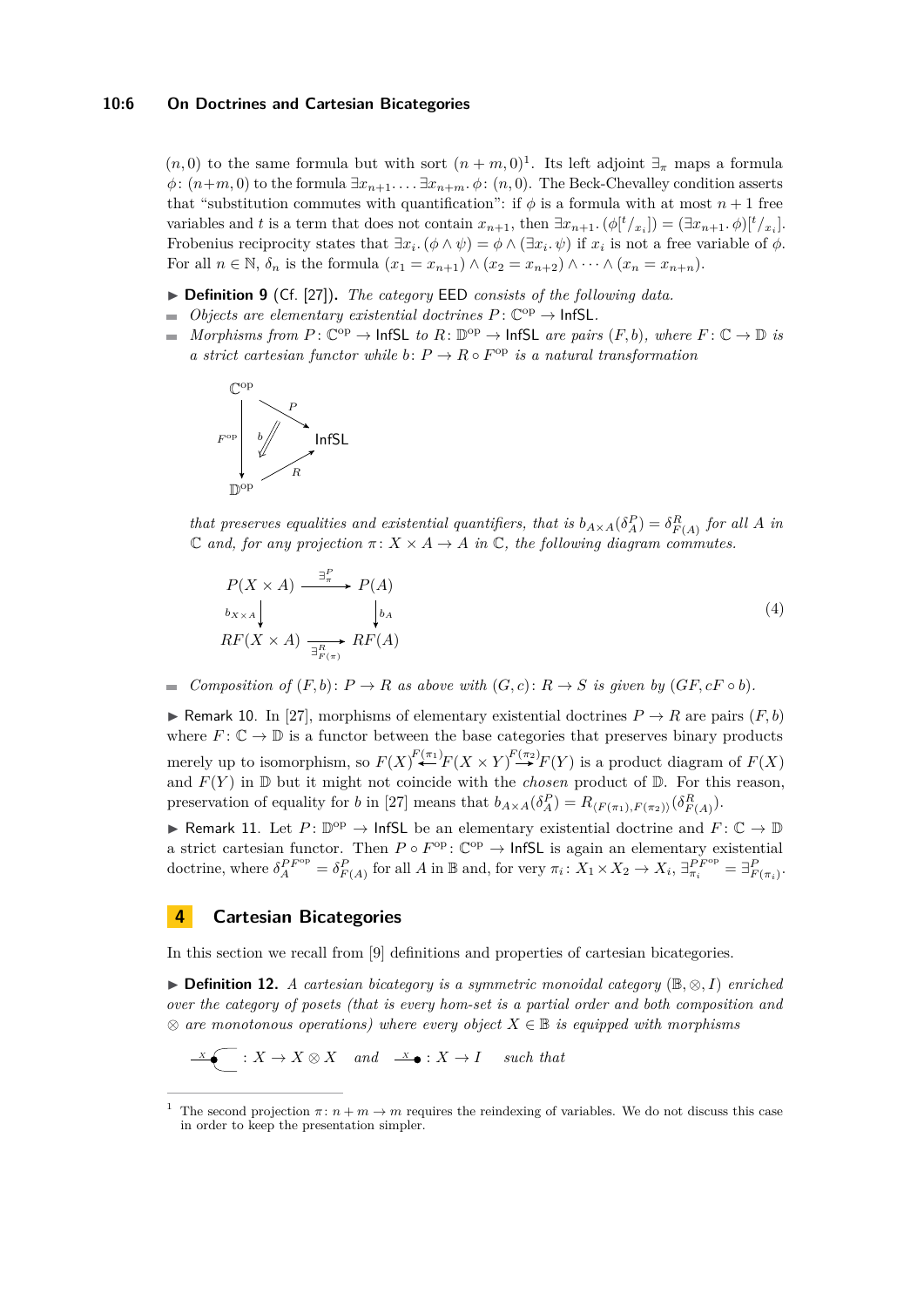<span id="page-6-1"></span>1. 
$$
x \underbrace{\hspace{1cm}}_{x} \quad \text{and } \frac{x}{\longrightarrow} \quad \text{form a cocommutative comonoid, as in Definition 1.1}
$$
  
2.  $x \underbrace{\hspace{1cm}}_{x} \quad \text{and } \frac{x}{\longrightarrow} \quad \text{have right adjoints} \quad \underbrace{\hspace{1cm}}_{x} \quad \text{and } \underbrace{\hspace{1cm}}_{x} \quad \text{respectively, that is}$ 

<span id="page-6-2"></span>**3.** *The Frobenius law holds, that is*

$$
x \leftarrow x
$$

<span id="page-6-3"></span>**4.** *Each morphism*  $R: X \rightarrow Y$  *is a* lax *comonoid homomorphism, that is* 

$$
X_R \leftarrow \sum_{\mathcal{K}}^Y \leq X_R \leftarrow \frac{R \mid Y}{R \mid Y} \qquad X_R \leftarrow \sum_{\mathcal{K}}^Y \leftarrow \sum_{\mathcal{K}}^Y \leftarrow \sum_{\mathcal{K}}^Y \leftarrow \sum_{\mathcal{K}}^Y \leftarrow \sum_{\mathcal{K}}^Y \leftarrow \sum_{\mathcal{K}}^Y \leftarrow \sum_{\mathcal{K}}^Y \leftarrow \sum_{\mathcal{K}}^Y \leftarrow \sum_{\mathcal{K}}^Y \leftarrow \sum_{\mathcal{K}}^Y \leftarrow \sum_{\mathcal{K}}^Y \leftarrow \sum_{\mathcal{K}}^Y \leftarrow \sum_{\mathcal{K}}^Y \leftarrow \sum_{\mathcal{K}}^Y \leftarrow \sum_{\mathcal{K}}^Y \leftarrow \sum_{\mathcal{K}}^Y \leftarrow \sum_{\mathcal{K}}^Y \leftarrow \sum_{\mathcal{K}}^Y \leftarrow \sum_{\mathcal{K}}^Y \leftarrow \sum_{\mathcal{K}}^Y \leftarrow \sum_{\mathcal{K}}^Y \leftarrow \sum_{\mathcal{K}}^Y \leftarrow \sum_{\mathcal{K}}^Y \leftarrow \sum_{\mathcal{K}}^Y \leftarrow \sum_{\mathcal{K}}^Y \leftarrow \sum_{\mathcal{K}}^Y \leftarrow \sum_{\mathcal{K}}^Y \leftarrow \sum_{\mathcal{K}}^Y \leftarrow \sum_{\mathcal{K}}^Y \leftarrow \sum_{\mathcal{K}}^Y \leftarrow \sum_{\mathcal{K}}^Y \leftarrow \sum_{\mathcal{K}}^Y \leftarrow \sum_{\mathcal{K}}^Y \leftarrow \sum_{\mathcal{K}}^Y \leftarrow \sum_{\mathcal{K}}^Y \leftarrow \sum_{\mathcal{K}}^Y \leftarrow \sum_{\mathcal{K}}^Y \leftarrow \sum_{\mathcal{K}}^Y \leftarrow \sum_{\mathcal{K}}^Y \leftarrow \sum_{\mathcal{K}}^Y \leftarrow \sum_{\mathcal{K}}^Y \leftarrow \sum_{\mathcal{K}}^Y \leftarrow \sum_{\mathcal{K}}^Y \leftarrow \sum_{\mathcal{K}}^Y \leftarrow \sum_{\mathcal{K}}^Y \leftarrow \sum_{\mathcal{K}}^Y \leftarrow \sum_{\mathcal{K}}^Y \leftarrow \sum_{\mathcal{K}}^Y \leftarrow \sum_{\mathcal{K}}^Y \leftarrow \sum_{\mathcal{K}}^Y \leftarrow \sum_{\mathcal{K}}^Y \leftarrow
$$

**5.** *The choice of comonoid is coherent with the monoidal structure*[2](#page-6-0) *, as in Definition [1.](#page-2-0)3.*

The archetypal example of a cartesian bicategory is the category of sets and relations Rel, with cartesian product of sets as monoidal product and  $1 = \{ \bullet \}$  as unit *I*. To be precise, Rel has sets as objects and relations  $R \subseteq X \times Y$  as arrows  $X \to Y$ . Composition and monoidal product are defined as expected:  $R$ ;  $S = \{(x, z) | \exists y \text{ s.t. } (x, y) \in R \text{ and } (y, z) \in S\}$ and  $R \otimes S = \{((x_1, x_2), (y_1, y_2)) | (x_1, y_1) \in R \text{ and } (x_2, y_2) \in S\}$ . For each set *X*, the comonoid structure is given by the diagonal function  $\Delta_X$  :  $X \to X \times X$  and the unique function  $!_X \colon X \to 1$ , considered as relations, that is  $\mathscr{L} = \{ (x,(x,x)) \mid x \in X \}$  and  $X \bullet = \{(x, \bullet) | x \in X\}$ . Their right adjoints are given by their opposite relations:  $\bullet X =$  $\{((x, x), x) | x \in X\}$  and  $\bullet^X = \{(\bullet, x) | x \in X\}$ . Following the analogy with Rel, we will often call "relations" arbitrary morphisms of a cartesian bicategory.

One of the fundamental properties of cartesian bicategories that follows from the existence of right adjoints (Property [2](#page-6-1) in Definition [12\)](#page-5-1) is that every local poset  $\text{Hom}_{\mathbb{B}}(X, Y)$  allows to take the intersection of relations and has a top element.

<span id="page-6-4"></span>▶ **Lemma 13.** Let  $\mathbb{B}$  be a cartesian bicategory and  $X, Y \in \mathbb{B}$ . The poset Hom<sub>R</sub> $(X, Y)$  has a *top element given by*  $\mathcal{X}$  **e**  $\mathcal{Y}$  *and the meet of relations*  $R, S: X \to Y$  *is given by* 

<span id="page-6-5"></span>
$$
\begin{array}{c}\n\hline\nR \\
\hline\nS\n\end{array}
$$

The Frobenius law (Property [3\)](#page-6-2) gives a compact closed structure – in other words, it allows us to bend wires around. The cup of this compact closed structure is  $\bullet$  , the cap analogously  $\longrightarrow$  and the Frobenius law implies the snake equations:

$$
\overrightarrow{a} = \frac{1}{\sqrt{1-\frac{1}{2}}}
$$
 (5)

To obtain an intuition for the lax comonoid homomorphism condition (Property [4\)](#page-6-3), it is useful to spell out its meaning in Rel: in the first inequality, the left and the right-hand side are,

<span id="page-6-0"></span><sup>&</sup>lt;sup>2</sup> In the original definition of [\[9\]](#page-15-8) this property is replaced by requiring the uniqueness of the comonoid/monoid. However, as suggested in [\[29\]](#page-16-11), coherence seems to be the property of primary interest.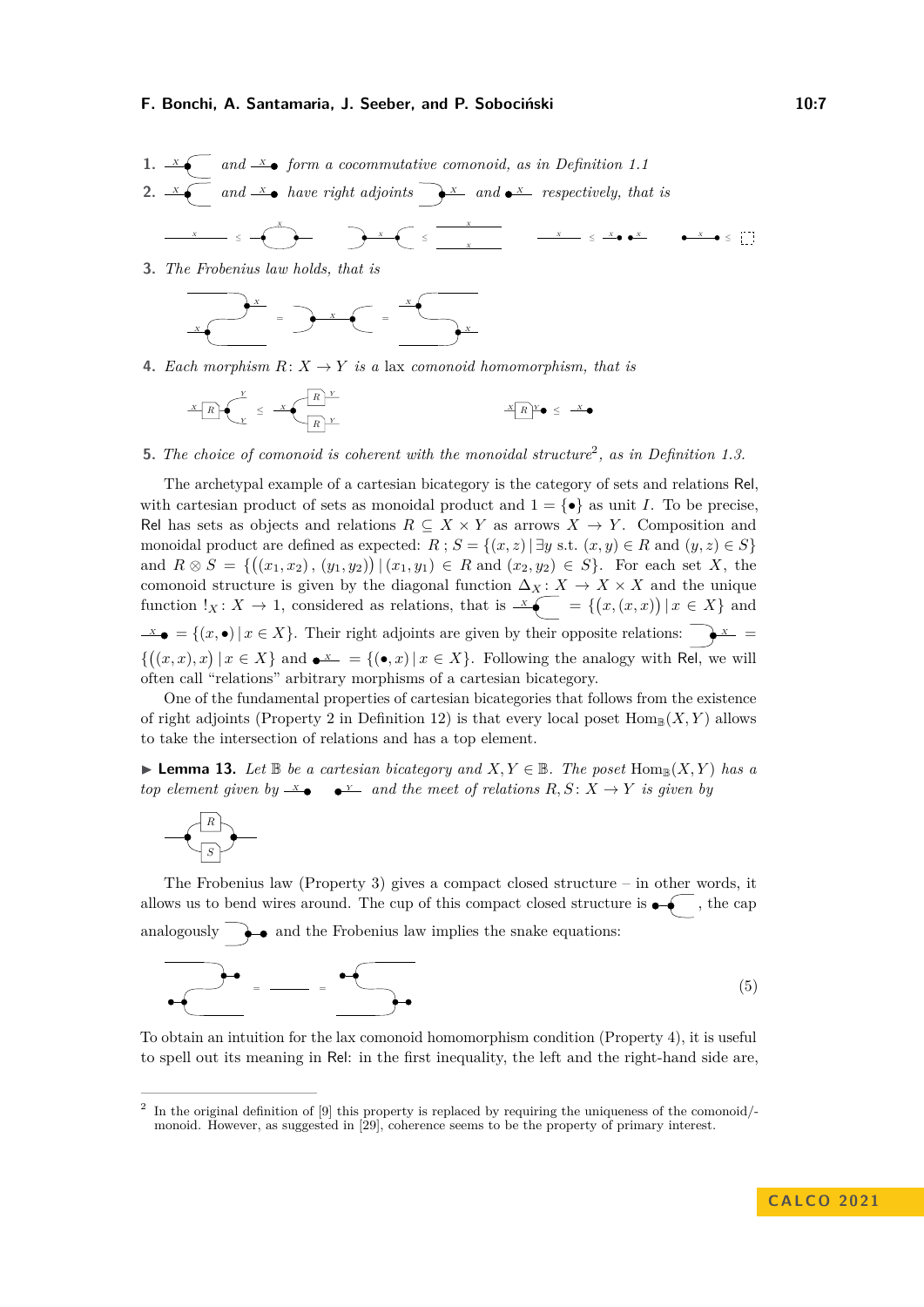<span id="page-7-1"></span>
$$
\frac{f \in \Sigma \quad ar(f) = n}{\frac{n}{D} \cdot n \to 1} id_1 \quad \frac{1}{\sqrt{2} \cdot 2 \to 2} \sigma_{1,1} \quad \frac{1}{\sqrt{2} \cdot 1 \to 0} \sigma_1 \quad \frac{1}{\sqrt{2} \cdot 1 \to 2} \Delta_1 \quad \frac{1}{\sqrt{2} \cdot 1 \to 1} id_1 \quad \frac{1}{\sqrt{2} \cdot 2 \to 1} \nabla_1
$$
\n
$$
f \in \Sigma \quad ar(f) = n \sum_{\frac{n}{D} \mid \frac{1}{D} \mid \frac{1}{D} \mid \frac{1}{D} \to 0} \frac{p}{\sqrt{2}} \frac{p}{\sqrt{2}} \frac{p}{\sqrt{2}} \frac{p}{\sqrt{2}} \frac{p}{\sqrt{2}} \frac{p}{\sqrt{2}} \frac{p}{\sqrt{2}} \frac{p}{\sqrt{2}} \frac{p}{\sqrt{2}} \frac{p}{\sqrt{2}} \frac{p}{\sqrt{2}} \frac{p}{\sqrt{2}} \frac{p}{\sqrt{2}} \frac{p}{\sqrt{2}} \frac{p}{\sqrt{2}} \frac{p}{\sqrt{2}} \frac{p}{\sqrt{2}} \frac{p}{\sqrt{2}} \frac{p}{\sqrt{2}} \frac{p}{\sqrt{2}} \frac{p}{\sqrt{2}} \frac{p}{\sqrt{2}} \frac{p}{\sqrt{2}} \frac{p}{\sqrt{2}} \frac{p}{\sqrt{2}} \frac{p}{\sqrt{2}} \frac{p}{\sqrt{2}} \frac{p}{\sqrt{2}} \frac{p}{\sqrt{2}} \frac{p}{\sqrt{2}} \frac{p}{\sqrt{2}} \frac{p}{\sqrt{2}} \frac{p}{\sqrt{2}} \frac{p}{\sqrt{2}} \frac{p}{\sqrt{2}} \frac{p}{\sqrt{2}} \frac{p}{\sqrt{2}} \frac{p}{\sqrt{2}} \frac{p}{\sqrt{2}} \frac{p}{\sqrt{2}} \frac{p}{\sqrt{2}} \frac{p}{\sqrt{2}} \frac{p}{\sqrt{2}} \frac{p}{\sqrt{2}} \frac{p}{\sqrt{2}} \frac{p}{\sqrt{2}} \frac{p}{\sqrt{2}} \frac{p}{\sqrt{2}} \frac{p}{\sqrt{2}} \frac{p}{\sqrt{2}} \frac{p}{\sqrt{2}} \frac{p}{\sqrt{2}} \frac{p}{\sqrt{2}} \frac{p}{
$$

**Figure 2** Sort inference rules (top) and axioms (bottom) for  $CB_{\Sigma,\mathbb{P}}$ .

respectively, the relations  $\{(x,(y,y)) | (x,y) \in R\}$  and  $\{(x,(y,z)) | (x,y) \in R$  and  $(x,z) \in R\}$ , while in the second inequality, they are the relations  $\{(x, \bullet) | \exists y \in Y \text{ s.t. } (x, y) \in R\}$  and  $\{(x, \bullet) | x \in X\}$ . It is immediate to see that the two left-to-right inclusions hold for any relation  $R \subseteq X \times Y$ , while the right-to-left inclusions hold for exactly those relations that are (graphs of) functions: the inclusions specify, respectively, single-valuedness and totality.

▶ **Definition 14.** *A map in a cartesian bicategory is an arrow f that is a comonoid homomorphism, i.e. for which the equalities in Definition [1.](#page-2-0)2 hold. For* B *a cartesian bicategory, its category of maps,*  $\text{Map}(\mathbb{B})$ *, has the same objects of*  $\mathbb{B}$  *and as morphisms the maps of*  $\mathbb{B}$ *.* 

<span id="page-7-0"></span> $\blacktriangleright$  **Lemma 15.** *A morphism*  $\widehat{-f}$  *f is a map if and only if it has a right adjoint – a morphism R such that <sup>R</sup> <sup>f</sup>* <sup>≤</sup> *and* <sup>≤</sup> *<sup>f</sup> <sup>R</sup> .*

As expected, maps in Rel are precisely functions. Thus, Map(Rel) is exactly Set. For maps it makes sense to imagine a flow of information from left to right. We will therefore draw  $f(f)$  to denote a map f. Note that we use lower-case letters for maps and upper-case for arbitrary morphisms. Since  $\overline{X}$  and  $\overline{X}$  are maps by Lemma [15](#page-7-0) and since, by definition, every map respects them, we have that  $Map(\mathbb{B})$ , which inherits the monoidal product from B, has the structure of a cartesian category (Definition [1\)](#page-2-0).

<span id="page-7-2"></span>▶ **Lemma 16.** *For a cartesian bicategory* B*, the monoidal product* ⊗ *is a product on* Map(B)*,* and the monoidal unit  $I$  is terminal. In other words,  $(\text{Map}(\mathbb{B}), \otimes, I)$  is a cartesian category.

▶ **Definition 17.** *A morphism of cartesian bicategories is a strict monoidal functor that preserves the ordering, the chosen monoid and the comonoid structures. Cartesian bicategories and their morphisms form a category* CBC*.*

<span id="page-7-4"></span>**• Proposition 18.** Let  $F: \mathbb{A} \to \mathbb{B}$  be a morphism of cartesian bicategories. Then restricting *its domain to*  $\text{Map}(\mathbb{A})$  *yields a strict cartesian functor*  $F \upharpoonright_{\text{Map}(\mathbb{A})}$ :  $\text{Map}(\mathbb{A}) \to \text{Map}(\mathbb{B})$ .

<span id="page-7-3"></span>The remaining sections focus on the relationship between cartesian bicategories and elementary existential doctrines. First, a little taste of the similarity between them.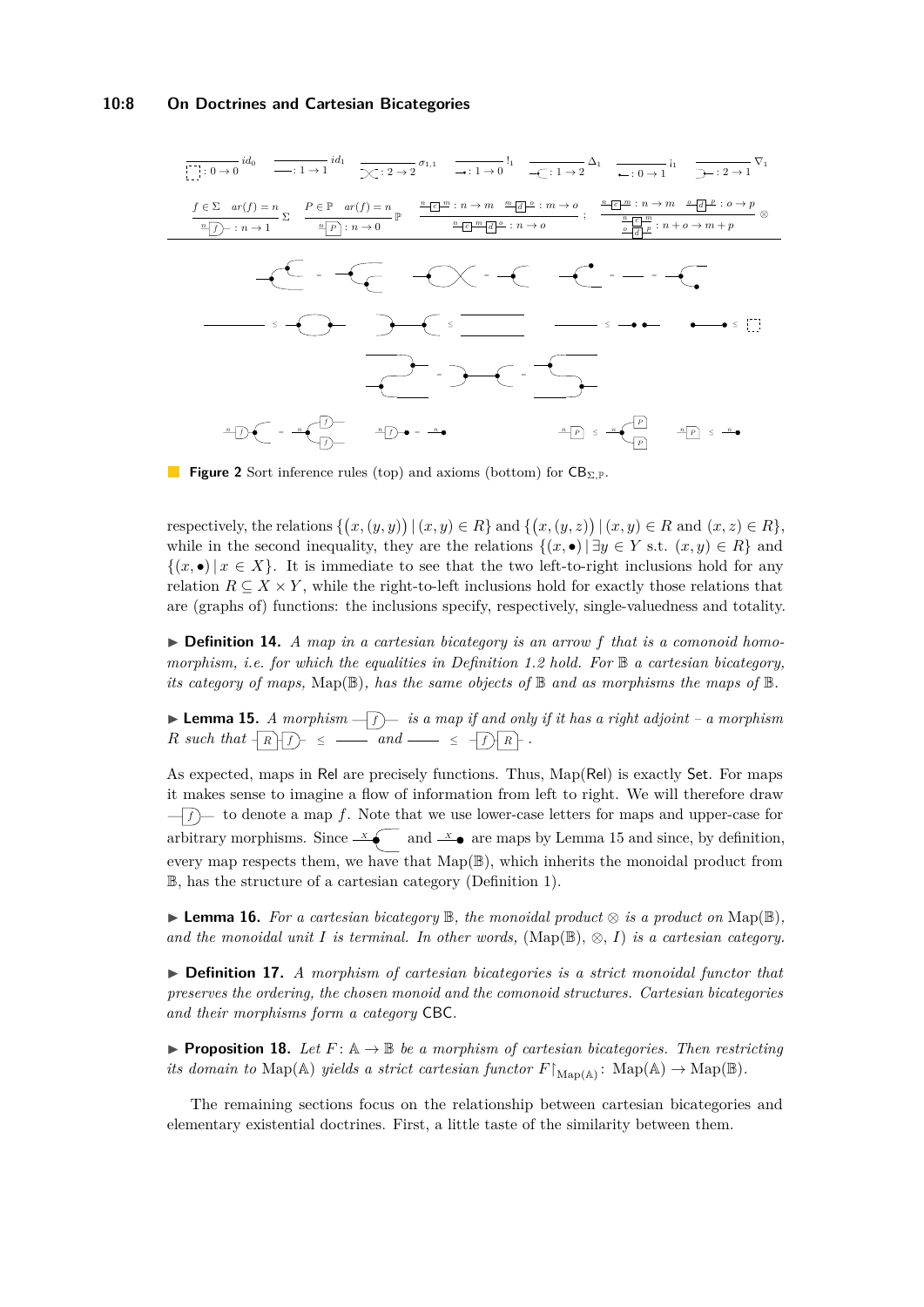<span id="page-8-0"></span>
$$
\llbracket x_i \colon (n,1) \rrbracket = \frac{\frac{1}{i} \cdot \bullet}{\frac{n \cdot \bullet}{\cdot \bullet}} \qquad (V) \quad \llbracket f \langle t_1, \dots, t_m \rangle \colon (n,1) \rrbracket = \frac{n \llbracket (t_1, \dots, t_m) \rrbracket}{\llbracket (t_1, \dots, t_m) \rrbracket} \frac{m \llbracket f \rrbracket}{\llbracket f \rrbracket} \qquad (S)
$$

$$
\llbracket \langle \rangle : (n,0) \rrbracket = \begin{array}{c} n \\ n \end{array} \qquad (\langle \rangle) \quad \llbracket \langle t_1, \ldots, t_m \rangle : (n,m) \rrbracket = \begin{array}{c} n \\ \hline \lbrack \lbrack (t_2, \ldots, t_m) \rbrack \rbrack \end{array} \qquad (\langle \ldots \rangle)
$$

$$
\llbracket \top : (n,0) \rrbracket = \frac{n}{\bullet} \bullet \qquad (\top) \quad \llbracket P(t_1,\ldots,t_m) : (n,0) \rrbracket = \frac{n \llbracket (t_1,\ldots,t_m) \rrbracket^m \llbracket P \rrbracket}{} \qquad (\mathbb{P})
$$

 $[\exists x_{n+1}, \phi \colon (n+1, 0)] = \frac{1}{n} \cdot [\![\phi]\!]$   $(\exists)$   $[\![t_1 = t_2 \colon (n, 0)]\!] = \frac{n}{\cdot} [\![t_1, t_2]\!]$  $[\![\phi \wedge \psi\colon (n,0)]\!] = \mathcal{A}$  $\llbracket \psi \rrbracket$ *n* (∧) (∧)

**Figure 3** Translation  $\llbracket - \rrbracket$  from sorted formulas (Figure [1\)](#page-3-0) to string diagrams (Figure [2\)](#page-7-1).

▶ **Example 19.** In Example [8,](#page-4-1) we outlined the Lindenbaum-Tarski doctrine for the regular fragment of first order logic. We now introduce a cartesian bicategory, denoted by  $CB_{\Sigma}$ <sub>P</sub>, that provides a string diagrammatic calculus for this fragment. Like Lawvere theories,  $CB_{\Sigma,P}$ has  $(N, +, 0)$  as monoid of objects. Arrows are (equivalence classes of) string diagrams [\[33\]](#page-16-15) generated according to the rules in Figure [2](#page-7-1) (top). For all  $n, m \in \mathbb{N}$ , identities  $\frac{n}{n}$ :  $n \to n$ , symmetries  $\sqrt[n]{\phantom{a}}_n$  $\lim_{m\to\infty}$  :  $n+m\to m+n$ , duplicators  $\lim_{n\to\infty}$  :  $n\to n+n$ , dischargers  $\lim_{n\to\infty}$  :  $n\to$ 0 and their adjoints can be constructed from the basic diagrams in the first row. Observe that function symbols f with arity *n* are depicted  $\frac{n}{f}$  with coarity 1, while predicate symbols  $P \in \mathbb{P}$  with arity *n* as  $\sqrt[p]{P}$  with coarity 0.

Figure [2](#page-7-1) (bottom) illustrates the axioms for the calculus: in the last row, function symbols  $\sqrt[n]{f}$  :  $n \to 1$  are forced to be comonoid homomorphism, while predicate symbols  $\frac{n}{P}$  :  $n \to 0$  are just lax; the first three rules impose properties 1, 2 and 3 of Definition [12](#page-5-1) on the generating (co)monoid (the laws for arbitrary *n* follow from these). Let  $\leq_{\Sigma,\mathbb{P}}$  be the precongruence with respect to ; and  $\otimes$  generated by the axioms and  $=_{\Sigma,\mathbb{P}}$  the corresponding equivalence, i.e.,  $\leq_{\Sigma,\mathbb{P}} \cap \geq_{\Sigma,\mathbb{P}}$ . Now  $CB_{\Sigma,\mathbb{P}}[n,m]$  is exactly the set of  $=_{\Sigma,\mathbb{P}}$ -equivalence classes of diagrams  $d: n \to m$  ordered by  $\leq_{\Sigma,\mathbb{P}}$ . Simple inductions suffice to check that  $CB_{\Sigma,\mathbb{P}}$  is indeed a cartesian bicategory and that, moreover,  $\text{Map}(\text{CB}_{\Sigma,\mathbb{P}})$  is isomorphic to  $\text{L}_{\Sigma}$ .

In Figure [3](#page-8-0) we introduce a function  $\llbracket - \rrbracket$  that translates sorted formulas  $\phi$ :  $(n, 0)$  into string diagrams of type  $n \to 0$ . From a general result in [\[32\]](#page-16-16), it follows that  $\phi$  is a logical consequence of  $\psi$  if and only if  $\llbracket \psi \rrbracket \leq_{\Sigma,\mathbb{P}} \llbracket \phi \rrbracket$ . For an example take  $\psi \equiv \exists x_2$ ,  $P(x_2, x_1) \wedge f(x_1) = x_2$ : (1,0) and  $\phi \equiv \exists x_2 \cdot P(x_2, x_1) : (1, 0)$ . Then  $\llbracket \psi \rrbracket$  is the leftmost string diagram below, while  $\llbracket \phi \rrbracket$  is the rightmost one. The following derivation proves that  $\exists x_2 \ldotp P(x_2, x_1)$  is a logical consequence of ∃ $x_2$ *.*  $P(x_2, x_1)$  ∧  $f(x_1) = x_2$ .



### <span id="page-8-1"></span>**5 From Cartesian Bicategories to Doctrines**

In this section we illustrate how a cartesian bicategory  $\mathbb B$  gives rise to an elementary existential doctrine. The starting observation is that, using the conclusion of Lemma [13,](#page-6-4) the functor  $\text{Hom}_{\mathbb{B}}(-, I)$ :  $\mathbb{B}^{\text{op}} \to \text{Set}$  sends objects *X* to Inf-semilattices. However, for an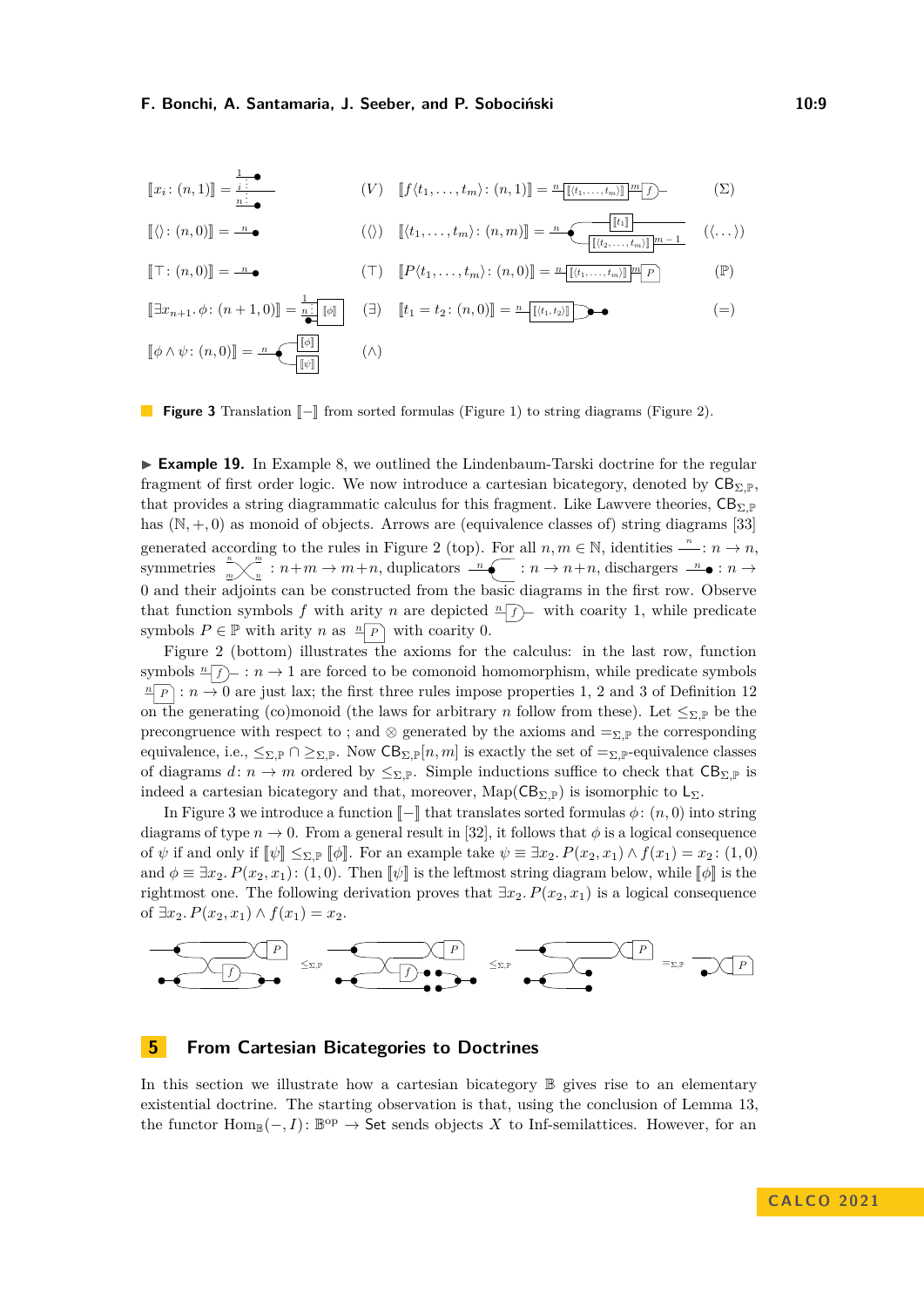arbitrary morphism  $R: X \to Y$ ,  $\text{Hom}_{\mathbb{B}}(R, I)$ :  $\text{Hom}_{\mathbb{B}}(Y, I) \to \text{Hom}_{\mathbb{B}}(X, I)$  may *not* be an inf-preserving function. A sufficient condition is to require *R* to be a map; indeed, in that case it is immediate to see that infima, as defined in Lemma [13,](#page-6-4) are preserved. Thus, by restricting the domain of the Hom-functor to  $\text{Map}(\mathbb{B})^{\text{op}}$ , one obtains a contravariant functor from the cartesian category  $\text{Map}(\mathbb{B})$  (Lemma [16\)](#page-7-2) to  $\text{InfSL}:$ 

<span id="page-9-0"></span>
$$
\mathcal{R}(\mathbb{B}) = \text{Hom}_{\mathbb{B}}(-, I): \text{Map}(\mathbb{B})^{\text{op}} \to \text{InfSL}.
$$
\n(6)

 $\blacktriangleright$  **Theorem 20.** *The functor*  $\mathcal{R}(\mathbb{B})$  *in* [\(6\)](#page-9-0) *is an elementary existential doctrine.* 

**Proof.** We need to show that  $\mathcal{R}(\mathbb{B})$  is elementary and existential.

**1.** First we prove that  $\mathcal{R}(\mathbb{B})$  is elementary. We fix  $\delta_A = \sum_{\mathbf{A}} \mathbf{A} \bullet \in \text{Hom}(A \otimes A, I)$ . The string diagram for  $e = id_X \otimes \Delta_A : X \otimes A \to X \otimes A \otimes A$  is  $\overline{A}$ . The function  $\mathcal{R}(\mathbb{B})_e$  maps  $\overrightarrow{A}$  *R A X* to  $A \uparrow R$ *A X* . The function  $\exists_e : \mathcal{R}(\mathbb{B})(A \otimes X) \to \mathcal{R}(\mathbb{B})(A \otimes X \otimes X)$  defined in [\(1\)](#page-3-1) maps every  $R \in \text{Hom}(X \otimes A, I)$  to

$$
\exists_{e}(R) = \mathcal{R}(\mathbb{B})_{\langle \pi_1, \pi_2 \rangle}(R) \wedge \mathcal{R}(\mathbb{B})_{\langle \pi_2, \pi_3 \rangle}(\delta_A) = \overbrace{\left(\begin{array}{c}\Delta & R \\ \Delta & \bullet \\ \hline \\ \Delta & \bullet\end{array}\right)}^{\mathcal{K}} = \overbrace{\underbrace{\mathcal{R}}^{\mathcal{K}} \mathcal{R}}^{\mathcal{R}}}
$$

Now  $\exists_e$  is left-adjoint to  $\mathcal{R}(\mathbb{B})_e$  because  $\widehat{\longrightarrow}$  is left-adjoint to  $\widehat{\longrightarrow}$ .

**2.** To show that  $\mathcal{R}(\mathbb{B})$  is existential, let  $\pi: X \otimes A \to A$  be a projection. Then  $\exists_{\pi}$  maps *X R A*  $\int_{-\infty}^{\infty}$ *R A* . This is left-adjoint to  $\mathcal{R}(\mathbb{B})_{\pi}$  since  $\bullet$  is left-adjoint to  $\bullet$ . For the Beck-Chevalley condition, consider the diagram in Remark [7.](#page-4-2) We need to show that  $\exists_{\pi_2} (\mathcal{R}(\mathbb{B})_{\text{id}_X \otimes f}(\beta)) = \mathcal{R}(\mathbb{B})_f(\exists_{\pi}(\beta)).$  Translated to diagrams,

$$
\begin{array}{c}\n\bullet \quad X \\
\hline\n\end{array}\n\begin{array}{c}\n\end{array}\n\end{array}\n\begin{array}{c}\n\end{array}\n=\n\begin{array}{c}\n\bullet X \\
\hline\n\end{array}\n\begin{array}{c}\n\end{array}\n\end{array}
$$

which holds trivially.

For Frobenius reciprocity, take a projection  $\pi \colon X \otimes A \to A$ ,  $\alpha \in \mathcal{R}(\mathbb{B})(A)$  and  $\beta \in \mathcal{R}(\mathbb{B})(X \otimes A)$ . We need that  $\exists_{\pi}(\mathcal{R}(\mathbb{B})_{\pi}(\alpha) \wedge \beta) = \alpha \wedge \exists_{\pi}(\beta)$ , which translates to



This holds by naturality of the symmetry and since  $\longrightarrow$  is the counit of  $\longrightarrow$ .

By applying R to the cartesian bicategory Rel, one obtains  $\mathcal{P}$ : Set<sup>op</sup>  $\rightarrow$  InfSL, in the sense that  $\mathcal{P} \cong \mathcal{R}(\text{Rel})$  in EED. The isomorphism is the pair  $(\Gamma, b)$ , where  $\Gamma: \text{Set} \to \text{Map}(\text{Rel})$ is the strict cartesian functor computing the graph of a function and  $b: \mathcal{P} \to \mathcal{R}(\text{Rel}) \circ \Gamma^{\text{op}}$  is the natural transformation defined for all sets *A* and  $S \in \mathcal{P}(A)$  as  $b_A(S) = \{(s, \bullet) \mid s \in S\}.$ 

<span id="page-9-1"></span>**Example 21.** Consider  $CB_{\Sigma,P}$  of Example [19:](#page-7-3) then  $\mathcal{R}(CB_{\Sigma,P})$  is isomorphic to the doctrine  $LT: L^{\text{op}}_{\Sigma} \to \text{InfSL}$  of Example [8.](#page-4-1) Here is why: the first two rows in Figure [3](#page-8-0) define a cartesian isomorphism  $F_{\llbracket \cdot \rrbracket} : L_{\Sigma} \to \text{Map}(CB_{\Sigma, \mathbb{P}})$ . For all  $n \in \mathbb{N}$ , we define  $b_n : LT(n) \to$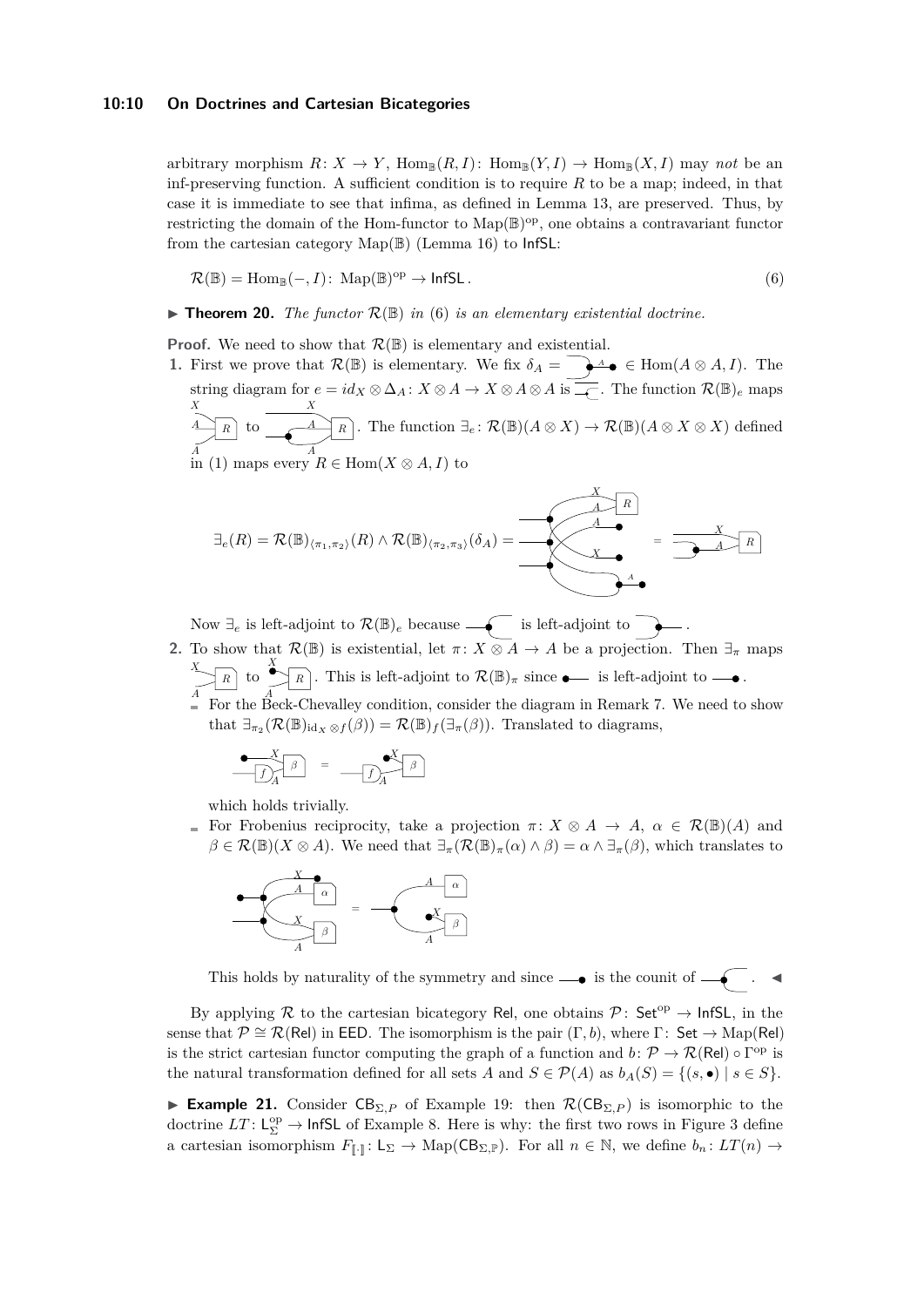Hom( $F_{\llbracket \cdot \rrbracket}(n),0) = \text{Hom}(n,0)$  as the function mapping  $\phi: (n,0)$  to  $\llbracket \phi \rrbracket : n \to 0$ . This give rise to a natural isomorphism  $b: LT \to \mathcal{R}(CB_{\Sigma,\mathbb{P}}) \circ F_{\mathbb{I}.\mathbb{I}}^{\text{op}}$  $\left[\begin{matrix}1\\ 1\end{matrix}\right]$ . To show that *b* preserves equalities and existential quantifiers (Definition [9\)](#page-5-2) it suffices to note that  $\llbracket x_1 = x_2 \rrbracket = \rightarrow \bullet$  and  $[\exists x_{n+1}, \phi] = \frac{1}{\bullet} [\![\phi]\!]$  $\frac{n!}{\bullet}$  [ $\phi$ ]. The pair  $(F_{\llbracket \cdot \rrbracket}, b)$  witnesses the isomorphism of *LT* and  $\mathcal{R}(\mathsf{CB}_{\Sigma, \mathbb{P}})$ . ▶ **Proposition 22.** *Assigning doctrines to cartesian bicategories as in* [\(6\)](#page-9-0) *extends to a*

*functor*  $\mathcal{R}:$  CBC  $\rightarrow$  EED*. For a morphism of cartesian bicategories*  $F:$   $\mathbb{A} \rightarrow \mathbb{B}$  *in* CBC,  $\mathcal{R}(F) = (F\upharpoonright_{\text{Map}(\mathbb{A})}, b^F)$  where  $b^F \colon \mathcal{R}(\mathbb{A}) \to \mathcal{R}(\mathbb{B}) \circ (F\upharpoonright_{\text{Map}(\mathbb{A})})^{\text{op}}$  *is defined as* 

$$
b_A^F(U) = F(U) \in \text{Hom}_{\mathbb{B}}(F(A), I) \quad \text{for all } A \in \mathbb{A} \text{ and } U \in \text{Hom}_{\mathbb{A}}(A, I). \tag{7}
$$

**Proof.** Let  $F: \mathbb{A} \to \mathbb{B}$  be a morphism in CBC. By Proposition [18,](#page-7-4) we have that  $F \upharpoonright_{\text{Map}(\mathbb{A})}$  is a strict cartesian functor. Regarding  $b^F$ , its naturality is ensured by (in fact, equivalent to) the functoriality of *F*, while the preservation of equalities and existential quantifiers of  $\mathcal{R}(\mathbb{A})$ follows from the fact that *F* preserves the structure of cartesian bicategory of A, which is used to define the structure of elementary existential doctrine of  $\mathcal{R}(\mathbb{A})$ . Therefore  $\mathcal{R}(F)$  is indeed a morphism in EED. Preservation of compositions and identities is straightforward.  $\blacktriangleleft$ 

## <span id="page-10-0"></span>**6 From Doctrines to Cartesian Bicategories**

Given an elementary existential doctrine  $P: \mathbb{C}^{op} \to \text{InfSL}$ , we can form a category  $\mathscr{A}_P$  whose objects are the same as  $\mathbb C$  and whose morphisms are given by the elements of  $P(X \times Y)$ , intuitively seen as *relations*, as observed in [\[27\]](#page-16-12). Inspired by the calculus of ordinary relations on sets, using the structure of *P* we can define a notion of composition and tensor product of these inner relations, and endow each object with a comonoid structure that makes  $\mathscr{A}_P$ a cartesian bicategory. Here we recall the essential definitions, while the proof of the fact that  $\mathscr{A}_P$  actually satisfies Definition [12](#page-5-1) is rather laborious and therefore omitted here: the interested reader can find it in all details in [\[3\]](#page-15-10).

Since  $\text{Hom}_{\mathscr{A}_P}(X, Y) = P(X \times Y)$ , we get that  $\mathscr{A}_P$  is poset-enriched. Given that P is elementary, the obvious candidate for identity on *X* is  $\delta_X \in \text{Hom}_{\mathscr{A}_P}(X, X)$ . Composition works as follows: let  $f \in \text{Hom}_{\mathscr{A}_P}(X, Y) = P(X \times Y)$  and  $g \in \text{Hom}_{\mathscr{A}_P}(Y, Z) = P(Y \times Z)$ .

$$
X \times Y \times Z
$$
\n
$$
\uparrow_{\pi_X} \qquad \qquad \uparrow_{\pi_X} \qquad \qquad \uparrow_{\pi_X}
$$
\n
$$
X \times Y \qquad \qquad X \times Z \qquad \qquad Y \times Z
$$

Consider the projections above. Then the composite  $f$ ;  $g$  is defined as

 $f$ ;  $g = \exists_{\pi_Y} (P_{\pi_Z}(f) \wedge P_{\pi_X}(g)).$ 

The monoidal structure of  $\mathscr{A}_P$  is very straightforward: on objects, the monoidal product ⊗ is given by the cartesian product in  $\mathbb{C}$ . On morphisms, for  $f \in \text{Hom}_{\mathscr{A}_P}(A, B) = P(A \times B)$ and  $g \in \text{Hom}_{\mathscr{A}_P}(C, D) = P(C \times D)$ , consider the projections

$$
A \times C \times B \times D
$$
  
\n
$$
\langle \pi_1, \pi_3 \rangle
$$
  
\n
$$
A \times B
$$
  
\n
$$
A \times B
$$
  
\n
$$
C \times D
$$
  
\n
$$
C \times D
$$

Then let

$$
f \otimes g = P_{\langle \pi_1, \pi_3 \rangle}(f) \wedge P_{\langle \pi_2, \pi_4 \rangle}(g).
$$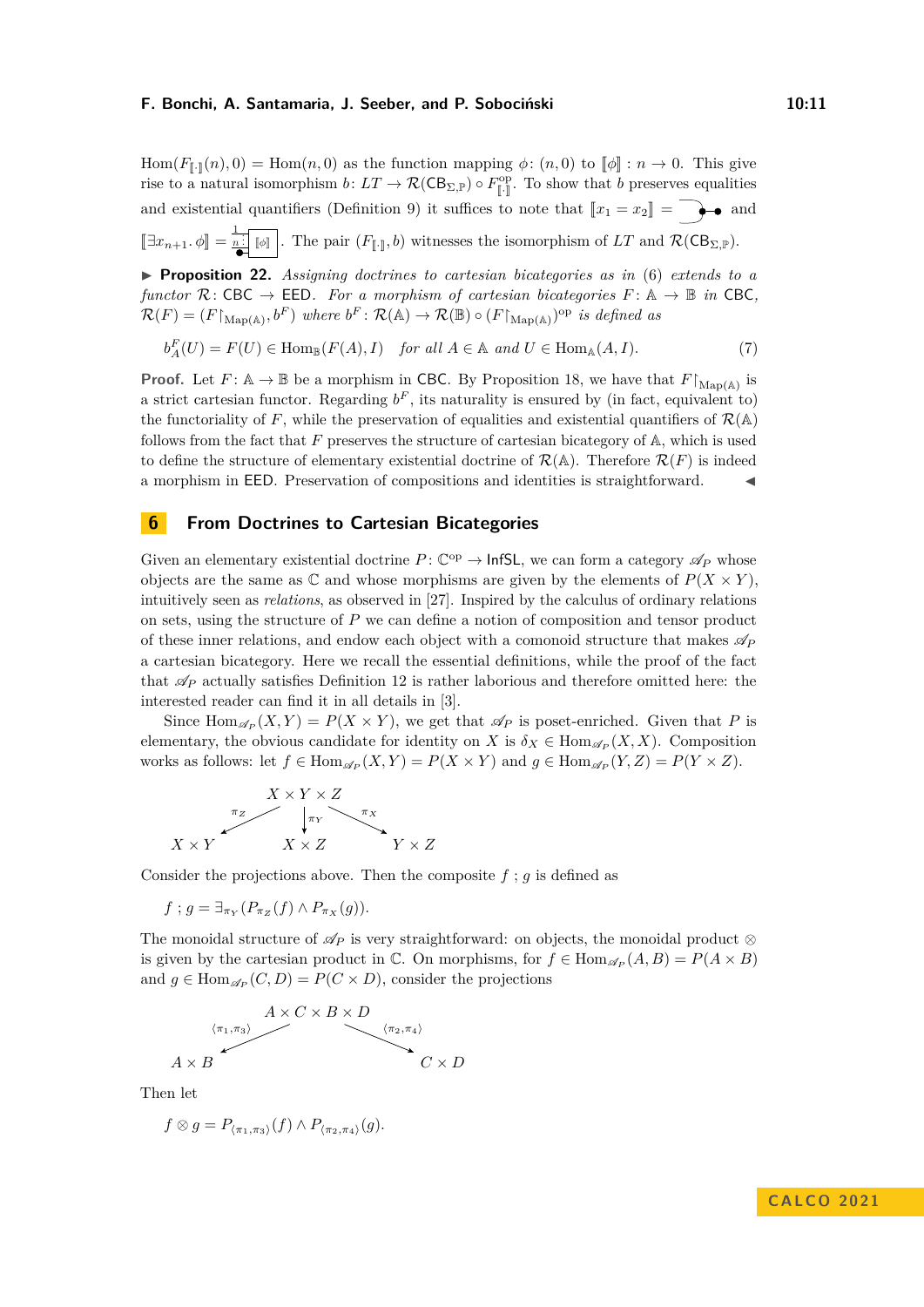This makes  $\mathscr{A}_P$  a monoidal, poset-enriched category. The rest of the structure of cartesian bicategory is inherited from C by means of a crucial tool: the *graph functor* of *P*, hereafter denoted by  $\Gamma_P : \mathbb{C} \to \mathscr{A}_P$ . It is the identity on objects and sends arrows  $f : X \to Y$  in  $\mathbb{C}$  to

 $\Gamma_P(f) = P_{f \times id_Y}(\delta_Y) \in P(X \times Y) = \text{Hom}_{\mathscr{A}_P}(X, Y).$ 

- <span id="page-11-0"></span>**• Proposition 23.** Let  $P: \mathbb{C}^{op} \to \text{InfSL}$  *be an elementary, existential doctrine. Then:*
- Γ*<sup>P</sup> is strict monoidal,*
- $\blacksquare$   $\Gamma_P(f)$  *has a right adjoint, namely*  $P_{\text{id}_Y \times f}(\delta_Y)$ *, for every*  $f: X \to Y$  *in*  $\mathbb C$ *. Therefore, by Lemma* [15,](#page-7-0) *it corestricts to a strict cartesian functor*  $\Gamma_P$ :  $\mathbb{C} \to \text{Map}(\mathscr{A}_P)$ *.*

Consider for instance the powerset doctrine  $\mathcal{P}$ : Set<sup>op</sup>  $\rightarrow$  lnfSL: the elements of  $\mathcal{P}(X \times Y)$ are precisely the relations from *X* to *Y*, while composition and monoidal product in  $\mathscr{A}_P$ coincide with the usual composition and product of relations, see § [4.](#page-5-3) In other words,  $\mathscr{A}_{\mathcal{P}} = \mathsf{Rel}$ . The functor  $\Gamma_{\mathcal{P}}$  calculates graphs of functions, which are exactly the maps in Rel.

**► Example 24.** Recall the doctrine  $LT: L_{\Sigma} \rightarrow$  InfSL and the cartesian bicategory  $CB_{\Sigma,F}$ from Examples [8](#page-4-1) and [19.](#page-7-3) The functor  $\Gamma_{LT}: L_{\Sigma} \to \text{Map}(\mathscr{A}_{LT})$  is inductively defined as the unique cartesian functor mapping each  $f \in \Sigma$  with arity  $ar(f) = n$  to the formula  $f(x_1, \ldots, x_n) = x_{n+1}$ :  $(n+1, 0)$ .

Now, since  $\mathbb C$  is a cartesian category, every object is canonically equipped with a natural and coherent comonoid structure. We can use the strict monoidal functor  $\Gamma_P : \mathbb{C} \to \mathscr{A}_P$  to transport this comonoid to  $\mathscr{A}_P$ , and by Proposition [23](#page-11-0) we have that copying and discarding in  $\mathscr{A}_P$  both have right adjoints. Finally, one can prove that every morphism in  $\mathscr{A}_P$  is a lax-comonoid homomorphism and that the Frobenius law holds.

▶ **Theorem 25.** Let  $P: \mathbb{C}^{op} \to \text{InfSL}$  be an elementary existential doctrine. Then  $\mathscr{A}_P$  is a *cartesian bicategory. Moreover, the assignment*  $P \mapsto \mathscr{A}_P$  *extends to a functor*  $\mathcal{L}$ : **EED**  $\rightarrow$  **CBC** *as follows: for P as above,*  $R: \mathbb{D}^{\text{op}} \to \text{InfSL}$  *and*  $(F, b): P \to R$  *in* EED,

$$
\mathscr{A}_P \xrightarrow{\mathcal{L}(F,b)} \mathscr{A}_R
$$
  

$$
X \longmapsto FX
$$
  

$$
P(X \times Y) \ni r \downarrow \longrightarrow \downarrow b_{X \times Y}(r) \in R(F(X) \times F(Y))
$$
  

$$
Y \longmapsto FY
$$

# **7 An Adjunction**

We saw in Sections [5](#page-8-1) and [6](#page-10-0) that using  $\mathcal L$  and  $\mathcal R$  one can pass, in a functorial way, between the worlds of cartesian bicategories and elementary existential doctrines. Here we show that, in fact, they define an adjunction  $\mathcal{L} \dashv \mathcal{R}$ . For this we need natural transformations

*η*: id<sub>EED</sub>  $\rightarrow \mathcal{RL}$ ,  $\varepsilon$ :  $\mathcal{LR} \rightarrow$  id<sub>CBC</sub>

that make the following triangles commute for every  $P: \mathbb{C}^{op} \to \mathsf{InfSL}$  in EED and  $\mathbb B$  in CBC.

<span id="page-11-1"></span>
$$
\mathcal{L}(P) \xrightarrow{\mathcal{L}(n_P)} \mathcal{L}\mathcal{R}\mathcal{L}(P) \qquad \mathcal{R}(\mathbb{B}) \xrightarrow{\eta_{\mathcal{R}(\mathbb{B})}} \mathcal{R}\mathcal{L}\mathcal{R}(\mathbb{B})
$$
\n
$$
\downarrow_{\text{id}_{\mathcal{L}(P)}} \qquad \qquad \downarrow_{\text{id}_{\mathcal{R}(\mathbb{B})}} \qquad \qquad \downarrow_{\text{Id}_{\mathcal{R}(\mathbb{B})}} \qquad \qquad \downarrow_{\text{Id}_{\mathcal{R}(\mathbb{B})}} \qquad (8)
$$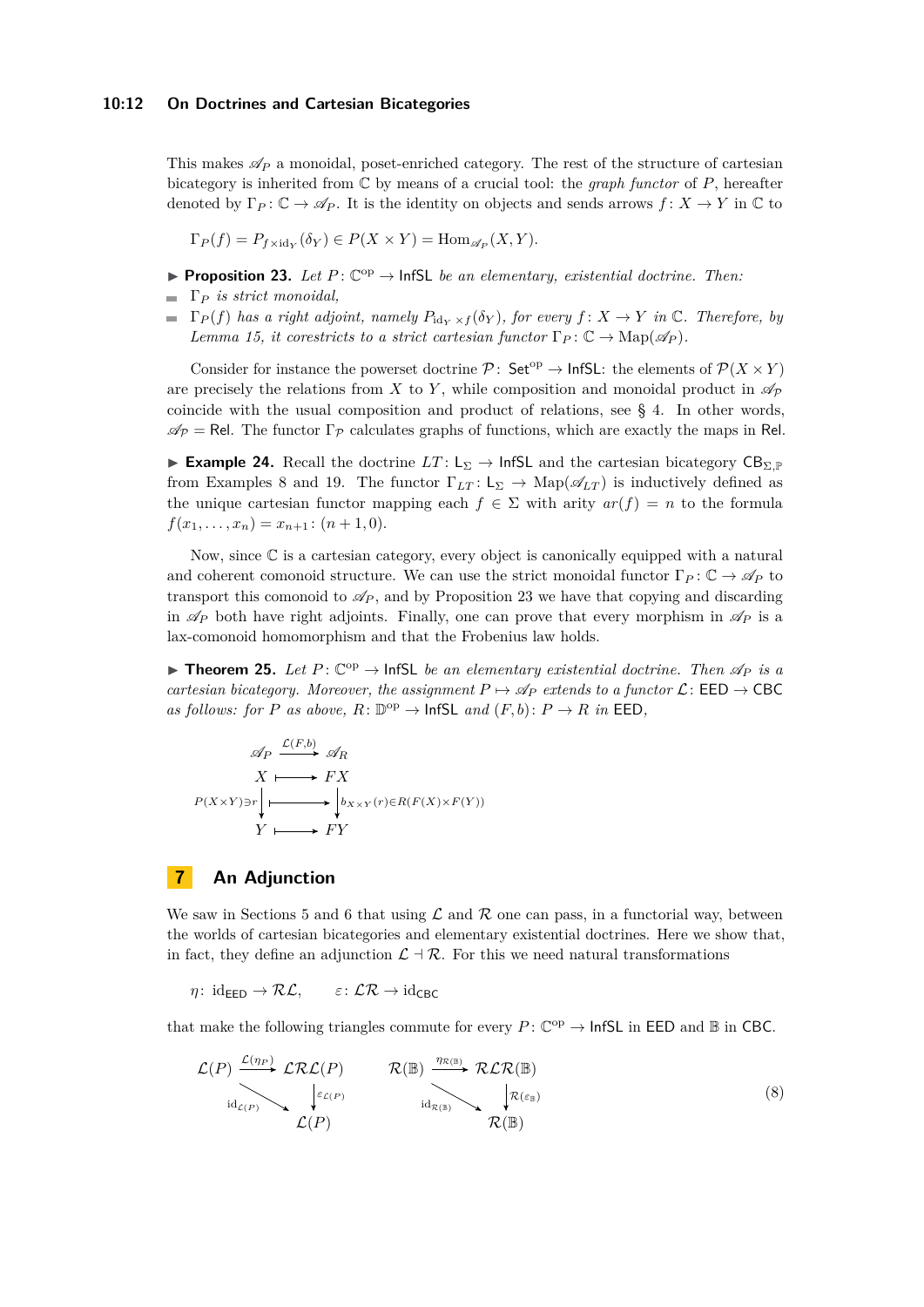Let us start with  $\varepsilon$ . Recall that  $\mathcal{R}(\mathbb{B}) = \text{Hom}_{\mathbb{B}}(-, I)$ : Map $(\mathbb{B})^{\text{op}} \to \text{InfSL}$  and that, for  $f: X \to Y$  in Map( $\mathbb{B}$ ) and  $U \in \text{Hom}_{\mathbb{B}}(Y, I)$ ,  $\mathcal{R}(\mathbb{B})_f(U)$  is equal to  $U \circ f: X \to I$ . By definition then,  $\mathcal{LR}(\mathbb{B}) = \mathscr{A}_{\mathcal{R}(\mathbb{B})}$  has the same objects of  $\mathbb{B}$  while a morphism  $X \to Y$  in  $\mathcal{LR}(\mathbb{B})$  is an element of  $\text{Hom}_{\mathbb{B}}(X \otimes Y, I)$ . Hence,  $\varepsilon_{\mathbb{B}}$  has to take a  $\frac{X}{Y \mid R}$  in  $\mathbb{B}$  and produce a morphism  $\varepsilon_{\mathbb{B}}(R) \colon X \to Y$  in  $\mathbb{B}$ . We can do so by "bending" the *Y* string, defining:

<span id="page-12-0"></span>
$$
\varepsilon_{\mathbb{B}}\left(\frac{X}{Y-R}\right) = \frac{X}{\bullet Y \bullet R} \tag{9}
$$

In fact, by the snake equation in [\(5\)](#page-6-5),  $\varepsilon_{\mathbb{B}}$  has an inverse: define, for  $S: X \to Y$  in  $\mathbb{B}$ ,

$$
\varepsilon_{\mathbb{B}}^{-1}\left(\frac{x \cdot s)^{Y}}{S}\right) = \frac{x \cdot s)^{Y}}{Y}
$$

and it is immediate to see that  $\varepsilon_{\mathbb{B}}^{-1} \varepsilon_{\mathbb{B}}(R) = R$  and  $\varepsilon_{\mathbb{B}} \varepsilon_{\mathbb{B}}^{-1}(S) = S$ .

**► Example 26.** Recall from Example [21](#page-9-1) that  $\mathcal{R}(CB_{\Sigma,P}) \cong LT$ . Applying  $\mathcal{L}$  to both, one gets  $\mathcal{LR}(CB_{\Sigma,P}) \cong \mathcal{L}(LT) = \mathscr{A}_{LT}$ , hence using  $\varepsilon$  we have that  $CB_{\Sigma,P} \cong \mathscr{A}_{LT}$ . In particular, given a formula  $\phi$ :  $(n+m, 0)$ , one obtains a morphism  $n \to m$  in  $CB_{\Sigma,P}$  by first translating  $\phi$ to the string diagram  $\llbracket \phi \rrbracket : n + m \to 0$  (which is a morphism in  $\mathcal{LR}(CB_{\Sigma,P})$  of type  $n \to m$ ), and then bending the last *m* inputs using  $\varepsilon$  as illustrated in [\(9\)](#page-12-0).

<span id="page-12-3"></span>► Remark 27.  $\varepsilon_{\mathbb{B}}^{-1}$  coincides with  $\Gamma_{\mathcal{R}(\mathbb{B})}$  on  $\mathrm{Map}(\mathbb{B})$ , since  $\varepsilon_{\mathbb{B}}^{-1}(f) = \delta_Y^{\mathcal{R}(\mathbb{B})}$  $\Pr_{Y}^{\mathcal{K}(\mathbb{B})} \circ (f \otimes id_Y) = \Gamma_{\mathcal{R}(\mathbb{B})}(f)$ when  $f: X \to Y$  is a map. In other words,  $\varepsilon_{\mathbb{B}}^{-1}$  is an extension of  $\Gamma_P$  to the whole of  $\mathbb{B}$ .

Regarding *η*, we have  $\mathcal{L}(P) = \mathcal{A}_P$ , whose objects are the objects of  $\mathbb{C}$ , and hom-sets are  $\mathscr{A}_P(X, Y) = P(X \times Y)$ . This means that

$$
\mathcal{RL}(P) = \text{Hom}_{\mathscr{A}_P}(-, I) = P(- \times I): \text{ Map}(\mathscr{A}_P)^{\text{op}} \to \text{InfSL}.
$$

To give a morphism  $\eta_P: P \to \mathcal{RL}(P)$  in EED means therefore to give a functor  $F: \mathbb{C} \to$ Map( $\mathscr{A}_P$ ) and a natural transformation *b*:  $P \to P(F(-) \times I)$  satisfying certain conditions. We have a natural candidate for *F*: Proposition [23](#page-11-0) tells us that  $\Gamma_P$  is a functor whose image, in fact, is included in  $\text{Map}(\mathscr{A}_P)$  and, moreover, it is cartesian. Being the identity on objects, the natural transformation part of the definition of  $\eta_P$  must have components  $b_X: P(X) \to P(X \times I)$ : it is clear then that the natural transformation

$$
P\rho = (P_{\rho_X} : P(X) \to P(X \times I))_{X \in \mathbb{C}},
$$

obtained by whiskering *P* with the right unitor  $\rho_X: X \times I \to X$  of  $\mathbb{C}$ , is a sensible choice for *b*. In short, we define

<span id="page-12-2"></span><span id="page-12-1"></span>
$$
\eta = ((\Gamma_P, P\rho) : P \to \mathcal{RL}(P))_{P \in \text{EED}}.
$$
\n(10)

The interested reader can find a proof of the fact that  $\eta$  and  $\varepsilon$  are well-defined natural transformations that satisfy the triangular equalities [\(8\)](#page-11-1) in [\[3\]](#page-15-10).

<span id="page-12-4"></span> $\triangleright$  **Theorem 28.** *The functors*  $\mathcal L$  *and*  $\mathcal R$  *form an adjunction* 



*whose unit is*  $\eta$  [\(10\)](#page-12-1) *and whose counit, which is a natural isomorphism, is*  $\varepsilon$  [\(9\)](#page-12-0).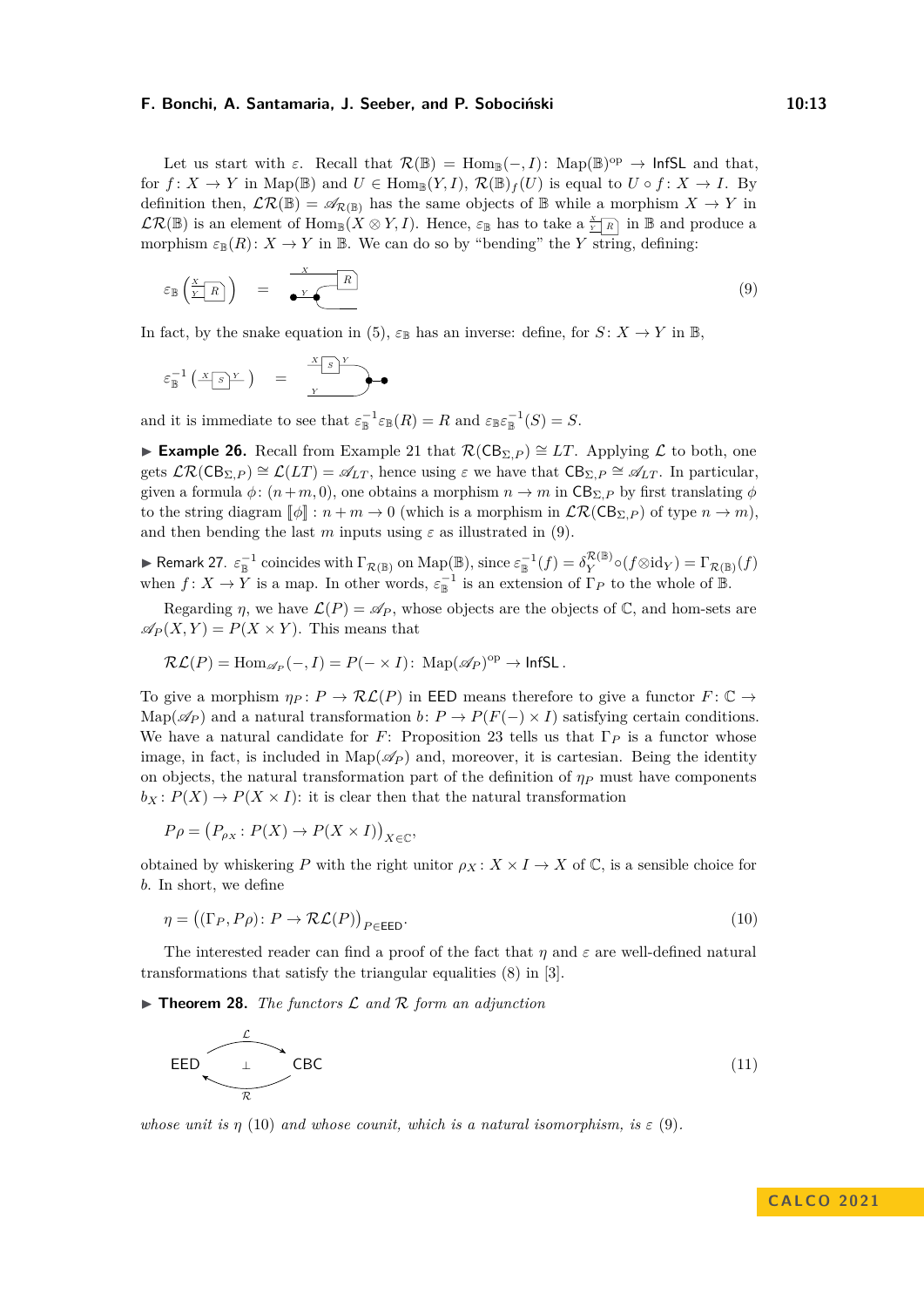#### **10:14 On Doctrines and Cartesian Bicategories**

Since the counit  $\varepsilon$  of the adjunction  $\mathcal{L} \dashv \mathcal{R}$  is actually a natural isomorphism, the functor  $\mathcal{R}:$  CBC  $\rightarrow$  EED is full and faithful. It turns out, however, that the adjunction  $\mathcal{L}$  +  $\mathcal{R}$  is not an equivalence, because  $\mathcal L$  is not faithful. The following example shows why.

<span id="page-13-0"></span>**Example 29.** Let  $\Sigma_1$  and  $\Sigma_2$  be the signatures in Example [4](#page-3-3) and P be some signature of predicate symbols. Let  $LT_1: \mathsf{L}^\mathrm{op}_{\Sigma_1} \to \mathsf{InfSL}$  be the indexed Lindenbaum-Tarski algebras for  $\Sigma_1$ defined as in Example [8.](#page-4-1) Recall from Example [4](#page-3-3) the strict cartesian functor  $Q: \mathsf{L}_{\Sigma_2} \to \mathsf{L}_{\Sigma_1}$ , mapping  $g_1, g_2 \in \Sigma_2$  to  $f \in \Sigma_1$ , and observe that

$$
LT_1' = LT_1 \circ Q^\mathrm{op} \colon \mathrm{L}^\mathrm{op}_{\Sigma_2} \to \mathsf{InfSL}
$$

is an elementary, existential doctrine by Remark [11.](#page-5-4) Its behaviour is somewhat peculiar: it maps  $n \in \mathbb{N}$  to the set of formulas  $\phi: (n, 0)$  built from  $\Sigma_1$  and  $\mathbb P$  and to any tuple of terms  $\langle t_1, \ldots, t_m \rangle : n \to m$  in  $\Sigma_2$  assigns the function mapping a formula  $\phi : (m, 0)$  to  $\phi[Q^{(t_1),...,Q(t_m)}/Z_{1},...,Z_m]$ . Observe that each  $Q(t_i)$  is again a term in  $\Sigma_1$ : the symbols  $g_1$  and  $g_2$  are both translated to  $f$ . Somehow  $LT'_1$  behaves like  $LT_1$  but they are different doctrines since their index categories,  $\mathsf{L}_{\Sigma_2}$  and  $\mathsf{L}_{\Sigma_1}$ , are not isomorphic. However, when transforming them into cartesian bicategories via  $\mathcal{L}$ , one obtains that  $\mathcal{L}(LT'_1) = \mathcal{L}(LT_1)$ : objects are natural numbers and morphisms  $n \to m$  are the elements of the set

$$
LT'_{1}(n+m) = LT_{1}(Q(n+m)) = LT_{1}(Q(n) + Q(m)) = LT_{1}(n+m).
$$

To formally show that  $\mathcal L$  is not faithful we now define two morphisms in EED, both from  $LT_1$  to  $LT'_1$ , and show that their image along  $\mathcal L$  is the same. Consider the strict cartesian functors  $F_1, F_2: \mathsf{L}_{\Sigma_1} \to \mathsf{L}_{\Sigma_2}$  from Example [4](#page-3-3) and observe that  $QF_i = \mathrm{id}_{\mathsf{L}_{\Sigma_1}}$  for  $i = 1, 2$ . We are in the following situation:



which means that 
$$
LT'_1 \circ F_i^{\text{op}} = LT_1 \circ Q^{\text{op}} \circ F_i^{\text{op}} = LT_1
$$
,

thus  $(F_1, id_{LT_1})$  and  $(F_2, id_{LT_1})$  are distinct morphisms in EED from  $LT_1$  to  $LT'_1$ . Since  $\mathcal{L}(LT_1) = \mathcal{L}(LT'_1)$ , it follows from the definition of  $\mathcal{L}$  that  $\mathcal{L}(F_1, id) = id_{\mathscr{A}_{LT}} = \mathcal{L}(F_2, id)$ *.* 

## **8 An Equivalence**

In the previous section we identified a doctrine with peculiar behaviour, and used it to show that [\(11\)](#page-12-2) is not an equivalence. Here we characterise the additional constraints on doctrines that are needed for an equivalence.

To make the adjunction [\(11\)](#page-12-2) an equivalence, we need its unit  $\eta: id_{\text{EED}} \to \mathcal{RL}$  to be a natural isomorphism. This would mean that

$$
\eta_P = (\Gamma_P, P\rho) \colon P \to \mathcal{RL}(P)
$$

ought to be invertible in EED for any elementary existential doctrine  $P: \mathbb{C}^{op} \to \text{InfSL}$ . Since

$$
\mathcal{RL}(P) = \text{Hom}_{\mathscr{A}_P}(-, I): \text{Map}(\mathscr{A}_P)^{\text{op}} \to \text{InfSL},
$$

by definition  $\eta_P$  has an inverse in EED if and only if the functor  $\Gamma_P : \mathbb{C} \to \text{Map}(\mathscr{A}_P)$  is an isomorphism of cartesian categories, in which case  $(\Gamma_P^{-1}, P \rho^{-1})$  would be the inverse of  $\eta_P$ .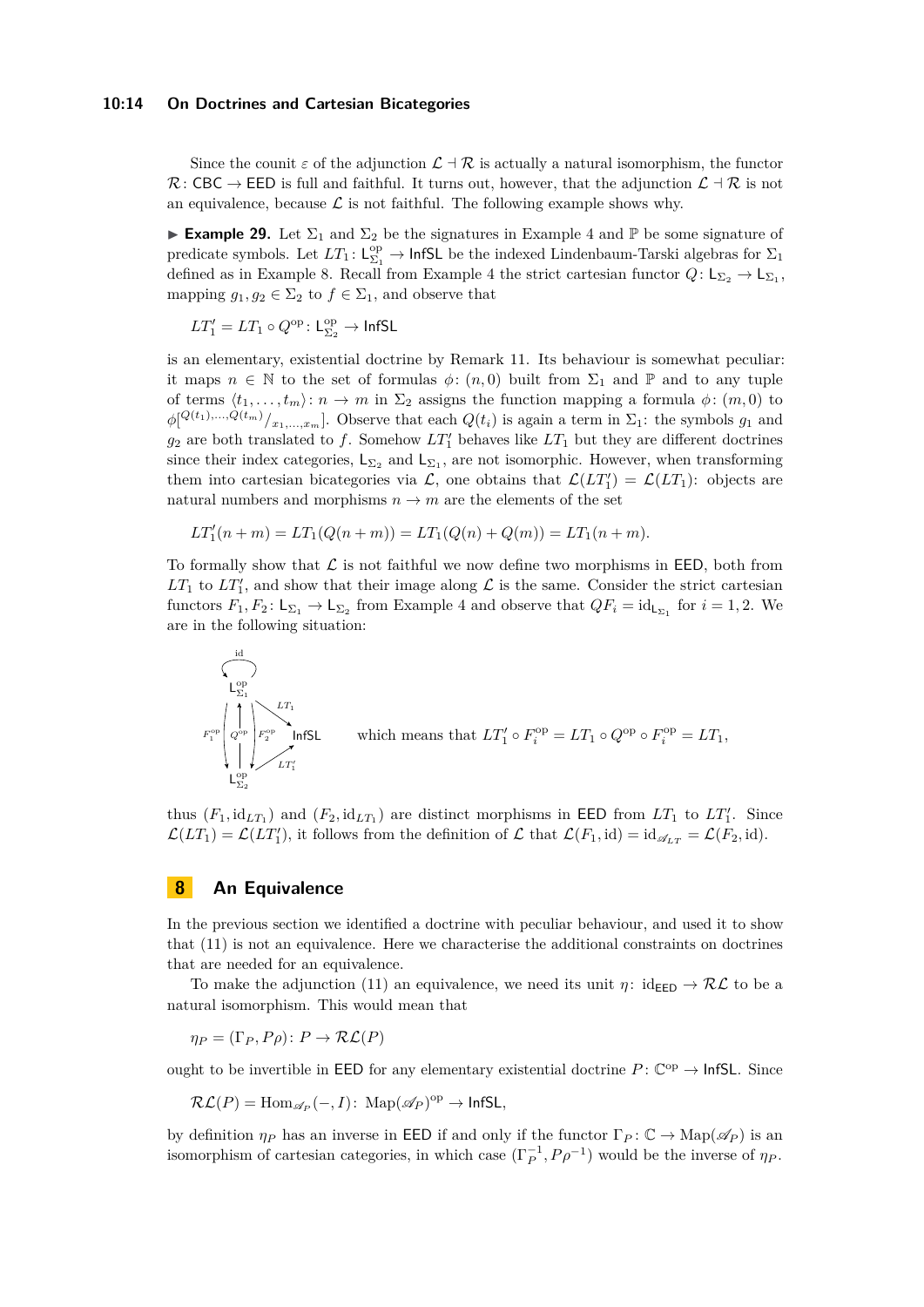But  $\Gamma_P$  is the identity on objects: to be an isomorphism, full and faithful suffices. That is, the maps of  $\mathscr{A}_P$  must bijectively correspond with the arrows of the base category  $\mathbb C$  of  $P$ . This is not necessarily the case, as arrows of  $\mathbb C$  are not involved in the construction of  $\mathscr{A}_P$ .

The technical tools that allow us to bridge the gap between morphisms in  $\mathbb C$  and maps in  $\mathscr{A}_P$  are provided by [\[25\]](#page-16-17): the next two definitions are equivalent to faithfulness and, respectively, fullness of Γ*<sup>P</sup>* .

**► Definition 30.** Let  $P: \mathbb{C}^{op} \to$  InfSL *be an elementary existential doctrine and*  $\alpha \in P(A)$ *. A* comprehension *of*  $\alpha$  *is an arrow*  $\{\alpha\}: X \to A$  *in*  $\mathbb{C}$  *such that*  $\top_{PX} \leq P_{\{\alpha\}}(\alpha)$  *and such that for every*  $h: Z \to A$  *for which*  $\top_{PZ} \leq P_h(\alpha)$ *, there is a unique arrow*  $h': Z \to X$  *such that*  $h = \{\alpha\} \circ h'.$  *P* has comprehensive diagonals *if every diagonal arrow*  $\Delta_A : A \to A \times A$ *is the comprehension of*  $\delta_A^P$ .

► **Example 31.** The doctrine  $LT'_1: L^{\text{op}}_{\Sigma_2} \to \text{InfSL}$  from Example [29](#page-13-0) does not have comprehensive diagonal. Indeed  $\Delta_1$  is not the comprehension of  $\delta_1$ : take as *h* the arrow  $\langle g_1, g_2 \rangle$ : 1 → 2 and observe that  $LT'_{1\langle g_1, g_2 \rangle}(\delta_1) = (f(x_1) = f(x_1)) : (1, 0)$  and  $\top : (1, 0) \le (f(x_1) = f(x_1)) : (1, 0)$ . Yet there exists no  $h'$ :  $1 \to 1$  in  $\mathsf{L}_{\Sigma_2}$  such that  $\langle g_1, g_2 \rangle = \Delta_1 \circ h'$ .

▶ **Definition 32.** Let  $P: \mathbb{C}^{op} \to \text{InfSL}$  be an elementary, existential doctrine. We say that P satisfies the Rule of Unique Choice *(RUC)* if for every  $R \in P(X \times Y)$  which is a map in  $\mathscr{A}_P$ *there exists an arrow*  $f: X \to Y$  *such that*  $\top_{PX} \leq P_{\langle id_X, f \rangle}(R)$ *.* 

▶ **Example 33.** All the doctrines considered so far satisfy RUC. For an example of a doctrine that does not satisfy it consider the composition of  $F_1^{\text{op}}: \mathsf{L}^{\text{op}}_{\Sigma_1} \to \mathsf{L}^{\text{op}}_{\Sigma_2}$  (Example [4\)](#page-3-3) and  $LT_2: L_{\Sigma_2}^{\rm op} \rightarrow$  InfSL (Example [8\)](#page-4-1) that, by Remark [11,](#page-5-4) is an elementary existential doctrine. This doctrine maps *n* to the set of formulas  $\phi$ :  $(n,0)$  where terms are built from  $g_1$  and  $g_2$ , but the index category  $L_{\Sigma_1}$  contains terms built from *f* that is translated to  $g_1$  by  $F_1$ . Now, the formula  $\phi \equiv (g_2(x_1) = x_2)$ : (2,0) belongs to  $LT_2 \circ F_1^{\text{op}}(1+1)$  and gives rise to a map in  $\mathscr{A}_{LT_2 \circ F_1^{\mathrm{op}}},$  but there is no arrow  $t: 1 \to 1$  in  $\mathsf{L}_{\Sigma_1}$  such that  $\top \leq LT_{2\langle \mathrm{id}, F_1(t) \rangle}(\phi)$ .

We denote by  $\overline{\mathsf{EED}}$  the full sub-category of  $\mathsf{EED}$  consisting only of those elementary existential doctrines with comprehensive diagonals and satisfying the Rule of Unique Choice. Conveniently, it turns out that the image of  $R$  is already contained in  $\overline{\mathsf{EED}}$ .

**• Proposition 34.** Let  $\mathbb B$  be a cartesian bicategory. Then  $\mathcal R(\mathbb B)$  is in  $\overline{\mathsf{EED}}$ .

**Proof.** It is enough to show that  $\Gamma_{\mathcal{R}(\mathbb{B})}$ :  $\text{Map}(\mathbb{B}) \to \text{Map}(\mathscr{A}_{\mathcal{R}(\mathbb{B})}) = \text{Map}(\mathcal{LR}(\mathbb{B}))$  is full and faithful. As noticed in Remark  $27, \Gamma_{\mathcal{R}(\mathbb{B})} = \varepsilon_{\mathbb{B}}^{-1} \upharpoonright_{\mathrm{Map}(\mathbb{B})}$ . Since  $\varepsilon_{\mathbb{B}}^{-1}$  is an isomorphism in CBC, it is faithful, therefore its restriction  $\Gamma_{\mathcal{R}(\mathbb{B})}$  is as well. Moreover,  $\varepsilon_{\mathbb{B}}^{-1}$  is full: if  $R: X \to Y$  in  $\mathcal{LR}(\mathbb{B})$  is a map, then there exists  $f: X \to Y$  in  $\mathbb{B}$  such that  $\varepsilon_{\mathbb{B}}^{-1}(f) = R$ . In fact,  $f = \varepsilon_{\mathbb{B}}(R)$  and since  $\varepsilon_{\mathbb{B}}$  is a morphism in CBC, by Proposition [18](#page-7-4) we have that f is a map in  $\mathbb B$ . Therefore,  $\Gamma_{\mathcal{R}(\mathbb{B})}$  is full. is full.  $\blacktriangleleft$ 

<span id="page-14-0"></span> $\triangleright$  **Theorem 35.** The categories **EED** and **CBC** are equivalent via adjunction [\(11\)](#page-12-2) where  $\mathcal{L}$ *and* R *are respectively restricted and corestricted to* EED*.*

## **9 Conclusion**

We gave an exhaustive analysis of the relationship between two different categorifications of regular logic: the *universal* approach of elementary existential doctrines, and the *algebraic* approach of cartesian bicategories. We showed that cartesian bicategories give rise to elementary existential doctrines and, expanding a remark in [\[27\]](#page-16-12), that also the other direction is possible. We proved that this correspondence is functorial, in the sense that we have a pair of functors  $\mathcal{L} \colon \mathsf{EED} \to \mathsf{CBC}$  and  $\mathcal{R} \colon \mathsf{CBC} \to \mathsf{EED}$  which are moreover adjoint (Theorem [28\)](#page-12-4).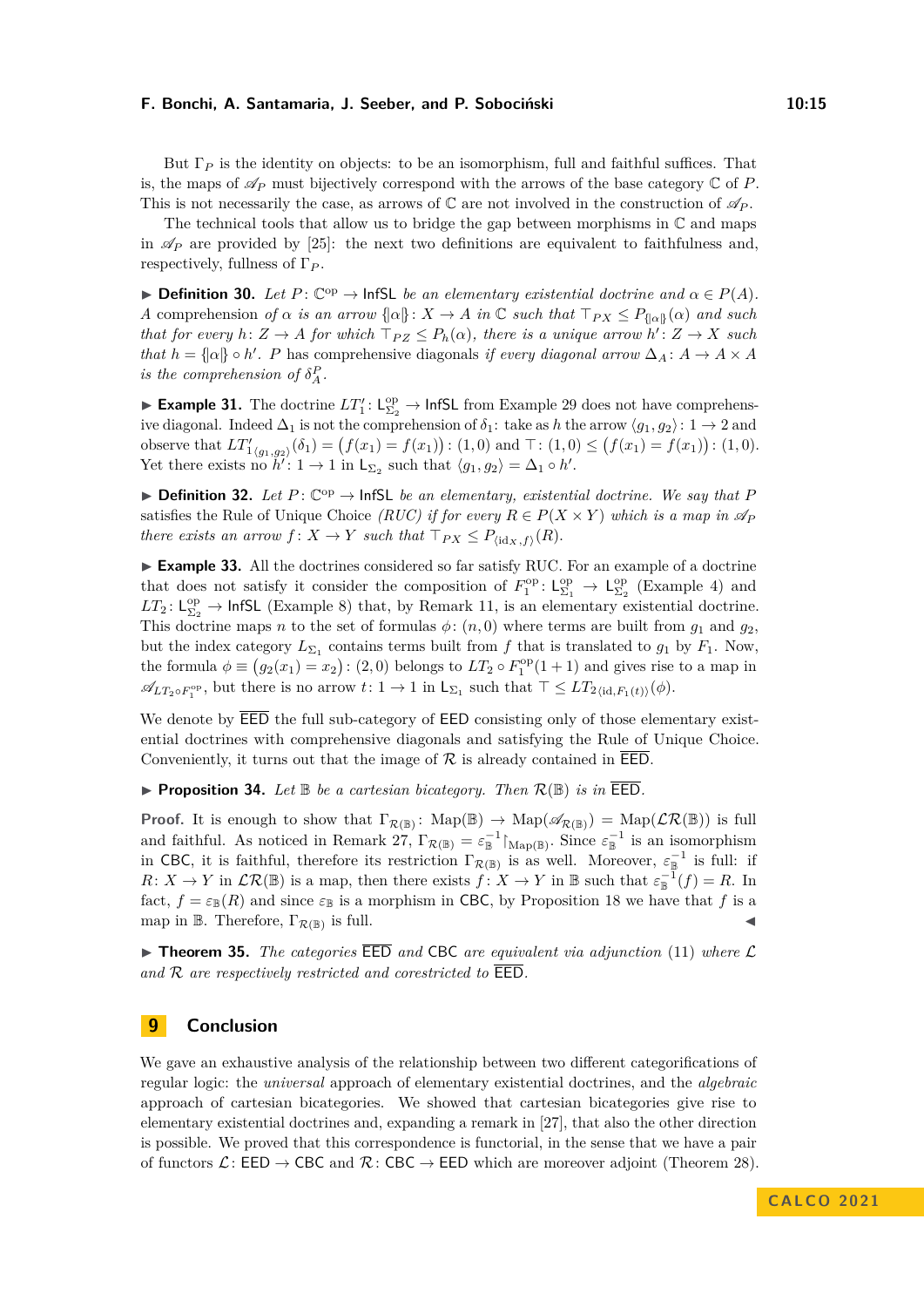#### **10:16 On Doctrines and Cartesian Bicategories**

This adjunction can be strengthened to an equivalence provided that we refine the notion of doctrine, excluding some problematic examples (e.g. Example [29\)](#page-13-0). These cases lay outside the image of  $R$  and thus this restriction does not affect cartesian bicategories (Theorem [35\)](#page-14-0).

We hope that understanding the relationship between CBC and EED may provide some hints on the nature of the additional algebraic structure needed for cartesian bicategories to capture full first order logic, which one can do on the EED, universal side by considering Lawvere's original hyperdoctrines. It is probable that the end result will be closely related to Peirce's existential graphs [\[31\]](#page-16-18), a 19th century proto-string-diagrammatic logical syntax. This direction has already started to be explored, from diverse perspectives, in [\[7,](#page-15-11) [8,](#page-15-12) [18\]](#page-16-19).

#### **References**

- <span id="page-15-0"></span>**1** John Baez and Jason Erbele. Categories in control. *Theory and Application of Categories*, 30(24):836–881, 2015. URL: <http://www.tac.mta.ca/tac/volumes/30/24/30-24abs.html>.
- <span id="page-15-1"></span>**2** Filippo Bonchi, Joshua Holland, Robin Piedeleu, Pawel Sobocinski, and Fabio Zanasi. Diagrammatic algebra: from linear to concurrent systems. *Proc. ACM Program. Lang.*, 3(POPL):25:1– 25:28, 2019. [doi:10.1145/3290338](https://doi.org/10.1145/3290338).
- <span id="page-15-10"></span>**3** Filippo Bonchi, Alessio Santamaria, Jens Seeber, and Paweł Sobociński. On Doctrines and Cartesian Bicategories. *arXiv:2106.08142 [cs, math]*, June 2021. [arXiv:2106.08142](http://arxiv.org/abs/2106.08142).
- <span id="page-15-9"></span>**4** Filippo Bonchi, Jens Seeber, and Pawel Sobocinski. Graphical Conjunctive Queries. In Dan Ghica and Achim Jung, editors, *27th EACSL Annual Conference on Computer Science Logic (CSL 2018)*, volume 119 of *Leibniz International Proceedings in Informatics (LIPIcs)*, pages 13:1–13:23, Dagstuhl, Germany, 2018. Schloss Dagstuhl–Leibniz-Zentrum fuer Informatik. [doi:10.4230/LIPIcs.CSL.2018.13](https://doi.org/10.4230/LIPIcs.CSL.2018.13).
- <span id="page-15-2"></span>**5** Filippo Bonchi, Pawel Sobocinski, and Fabio Zanasi. Full Abstraction for Signal Flow Graphs. In *Proceedings of the 42nd Annual ACM SIGPLAN-SIGACT Symposium on Principles of Programming Languages*, POPL '15, pages 515–526, New York, NY, USA, January 2015. Association for Computing Machinery. [doi:10.1145/2676726.2676993](https://doi.org/10.1145/2676726.2676993).
- <span id="page-15-6"></span>**6** Filippo Bonchi, Pawel Sobocinski, and Fabio Zanasi. Deconstructing Lawvere with distributive laws. *Journal of Logical and Algebraic Methods in Programming*, 95:128–146, 2018. [doi:](https://doi.org/10.1016/j.jlamp.2017.12.002) [10.1016/j.jlamp.2017.12.002](https://doi.org/10.1016/j.jlamp.2017.12.002).
- <span id="page-15-11"></span>**7** Geraldine Brady and Todd Trimble. A string diagram calculus for predicate logic and C. S. Peirce's system beta. Unpublished, available online at [https://ncatlab.org/nlab/files/](https://ncatlab.org/nlab/files/BradyTrimbleString.pdf) [BradyTrimbleString.pdf](https://ncatlab.org/nlab/files/BradyTrimbleString.pdf), 2000.
- <span id="page-15-12"></span>**8** Geraldine Brady and Todd H. Trimble. A categorical interpretation of C.S. Peirce's propositional logic Alpha. *Journal of Pure and Applied Algebra*, 149(3):213–239, June 2000. [doi:10.1016/S0022-4049\(98\)00179-0](https://doi.org/10.1016/S0022-4049(98)00179-0).
- <span id="page-15-8"></span>**9** Aurelio Carboni and Robert F.C. Walters. Cartesian Bicategories I. *Journal of Pure and Applied Algebra*, 49(1):11–32, 1987. [doi:10.1016/0022-4049\(87\)90121-6](https://doi.org/10.1016/0022-4049(87)90121-6).
- <span id="page-15-3"></span>**10** Bob Coecke and Ross Duncan. Interacting quantum observables: categorical algebra and diagrammatics. *New Journal of Physics*, 13(4):043016, April 2011. Publisher: IOP Publishing. [doi:10.1088/1367-2630/13/4/043016](https://doi.org/10.1088/1367-2630/13/4/043016).
- <span id="page-15-7"></span>**11** Ivan Di Liberti, Fosco Loregian, Chad Nester, and Paweł Sobociński. Functorial semantics for partial theories. In *Proceedings of the ACM on Programming Languages*, volume 5, pages 57:1–57:28, January 2021. [doi:10.1145/3434338](https://doi.org/10.1145/3434338).
- <span id="page-15-4"></span>**12** Brendan Fong, Paweł Sobociński, and Paolo Rapisarda. A categorical approach to open and interconnected dynamical systems. In *Proceedings of the 31st Annual ACM/IEEE Symposium on Logic in Computer Science*, LICS '16, pages 495–504, New York, NY, USA, July 2016. Association for Computing Machinery. [doi:10.1145/2933575.2934556](https://doi.org/10.1145/2933575.2934556).
- <span id="page-15-5"></span>**13** Brendan Fong and David Spivak. String diagrams for regular logic (extended abstract). In John Baez and Bob Coecke, editors, *Applied Category Theory 2019*, volume 323 of *Electronic Proceedings in Theoretical Computer Science*, pages 196–229. Open Publishing Association, September 2020. [doi:10.4204/eptcs.323.14](https://doi.org/10.4204/eptcs.323.14).